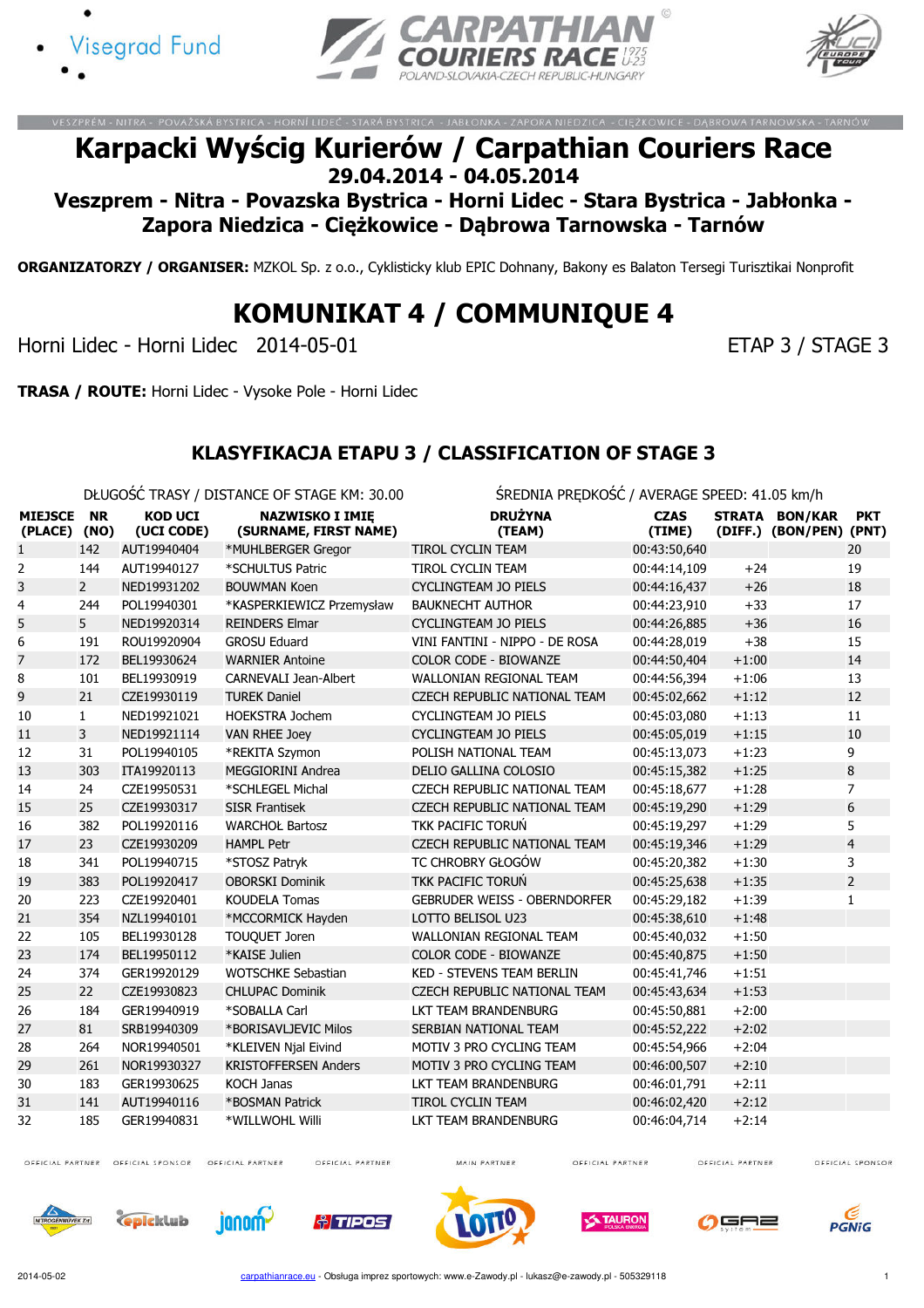- · Visegrad Fund
	-





|    |     |             |                            | VESZPRÉM - NITRA - POVAŻSKÁ BYSTRICA - HORNÍ LIDEĆ - STARÁ BYSTRICA - JABŁONKA - ZAPORA NIEDZICA - CIĘŻKOWICE - DĄBROWA TARNOWSKA - TARNÓW |              |         |
|----|-----|-------------|----------------------------|--------------------------------------------------------------------------------------------------------------------------------------------|--------------|---------|
| 33 | 114 | UKR19921121 | MALYNIVSKYI Vasyl          | KIEV REGIONAL TEAM                                                                                                                         | 00:46:05,482 | $+2:15$ |
| 34 | 221 | AUT19931104 | <b>GOGL Michael</b>        | <b>GEBRUDER WEISS - OBERNDORFER</b>                                                                                                        | 00:46:07,292 | $+2:17$ |
| 35 | 225 | GER19920128 | <b>MEIER Aleksander</b>    | <b>GEBRUDER WEISS - OBERNDORFER</b>                                                                                                        | 00:46:08,985 | $+2:18$ |
| 36 | 115 | UKR19920222 | <b>KASIANOV Oleksii</b>    | <b>KIEV REGIONAL TEAM</b>                                                                                                                  | 00:46:13,121 | $+2:23$ |
| 37 | 381 | POL19951004 | *PALUTA Michał             | <b>TKK PACIFIC TORUN</b>                                                                                                                   | 00:46:13,464 | $+2:23$ |
| 38 | 315 | NED19930316 | VAN ENGELEN Ande           | CYCLINGTEAM DE IJSSELSTREEK                                                                                                                | 00:46:13,643 | $+2:23$ |
| 39 | 224 | AUT19920526 | <b>KUEN Maximilian</b>     | <b>GEBRUDER WEISS - OBERNDORFER</b>                                                                                                        | 00:46:13,998 | $+2:23$ |
| 40 | 353 | BEL19920203 | <b>CRAEGHS Maarten</b>     | LOTTO BELISOL U23                                                                                                                          | 00:46:22,664 | $+2:32$ |
| 41 | 102 | BEL19931205 | <b>CONVENS Louis</b>       | WALLONIAN REGIONAL TEAM                                                                                                                    | 00:46:23,694 | $+2:33$ |
| 42 | 245 | CZE19920606 | <b>KADUCH Jan</b>          | <b>BAUKNECHT AUTHOR</b>                                                                                                                    | 00:46:25,702 | $+2:35$ |
| 43 | 42  | LAT19940818 | *NEILANDS Kristis          | LATVIAN NATIONAL TEAM                                                                                                                      | 00:46:29,919 | $+2:39$ |
| 44 | 192 | SWE19920831 | <b>MAGNUSSON Kim Anton</b> | VINI FANTINI - NIPPO - DE ROSA                                                                                                             | 00:46:30,940 | $+2:40$ |
| 45 | 145 | AUT19950121 | *WACHTER Alexander         | <b>TIROL CYCLIN TEAM</b>                                                                                                                   | 00:46:34,154 | $+2:44$ |
| 46 | 241 | CZE19920611 | <b>DVORSKY David</b>       | <b>BAUKNECHT AUTHOR</b>                                                                                                                    | 00:46:36,148 | $+2:46$ |
| 47 | 195 | JPN19930915 | KOISHI Yuma                | VINI FANTINI - NIPPO - DE ROSA                                                                                                             | 00:46:36,207 | $+2:46$ |
| 48 | 322 | POL19920312 | FOLTYN Jakub               | POGOŃ MOSTOSTAL PUŁAWY                                                                                                                     | 00:46:38,202 | $+2:48$ |
| 49 | 82  | SRB19930423 | <b>DANILOVIC Marko</b>     | SERBIAN NATIONAL TEAM                                                                                                                      | 00:46:40,083 | $+2:50$ |
| 50 | 43  | LAT19920626 | <b>VOSEKALNS Andris</b>    | LATVIAN NATIONAL TEAM                                                                                                                      | 00:46:40,872 | $+2:50$ |
| 51 | 243 | CZE19930630 | <b>ZECHMEISTER Tomas</b>   | <b>BAUKNECHT AUTHOR</b>                                                                                                                    | 00:46:41,287 | $+2:51$ |
| 52 | 302 | ITA19930401 | <b>GABBURO Davide</b>      | DELIO GALLINA COLOSIO                                                                                                                      | 00:46:42,533 | $+2:52$ |
| 53 | 55  | BLR19921119 | <b>PADALIAK Pavel</b>      | <b>BELARUSSIAN NATIONAL TEAM</b>                                                                                                           | 00:46:47,138 | $+2:57$ |
| 54 | 143 | AUT19950304 | *SCHIPFLINGER Florian      | TIROL CYCLIN TEAM                                                                                                                          | 00:46:51,818 | $+3:01$ |
| 55 | 371 | GER19930107 | <b>DONATH Felix</b>        | KED - STEVENS TEAM BERLIN                                                                                                                  | 00:46:51,896 | $+3:01$ |
| 56 | 335 | COL19930704 | RIOS Cristian              | TELECOM GIMEX                                                                                                                              | 00:46:52,317 | $+3:02$ |
| 57 | 332 | POL19950217 | *BROŻYNA Piotr             | <b>TELECOM GIMEX</b>                                                                                                                       | 00:46:52,979 | $+3:02$ |
| 58 | 173 | BEL19930828 | <b>DELFOSSE Florent</b>    | COLOR CODE - BIOWANZE                                                                                                                      | 00:46:53,728 | $+3:03$ |
| 59 | 252 | SVK19940630 | *DASKO Mario               | DUKLA TRENCIN TREK                                                                                                                         | 00:46:55,591 | $+3:05$ |
| 60 | 352 | BEL19930625 | <b>CAPIOT Amaury</b>       | LOTTO BELISOL U23                                                                                                                          | 00:46:57,223 | $+3:07$ |
| 61 | 91  | RUS19950105 | *ROZIN Sergei              | RUSSIAN NATIONAL TEAM                                                                                                                      | 00:46:58,390 | $+3:08$ |
| 62 | 194 | AUT19930310 | PAULUS Daniel              | VINI FANTINI - NIPPO - DE ROSA                                                                                                             | 00:46:58,512 | $+3:08$ |
| 63 | 242 | CZE19940803 | *KALOJIROS Tomas           | <b>BAUKNECHT AUTHOR</b>                                                                                                                    | 00:46:59,037 | $+3:09$ |
| 64 | 74  | UKR19930909 | SHEVTCHUK Roman            | UKRAINIAN NATIONAL TEAM                                                                                                                    | 00:47:01,551 | $+3:11$ |
| 65 | 254 | SVK19920519 | <b>TARAGEL Filip</b>       | <b>DUKLA TRENCIN TREK</b>                                                                                                                  | 00:47:02,756 | $+3:12$ |
| 66 | 253 | SVK19940210 | *MALOVEC Lubos             | DUKLA TRENCIN TREK                                                                                                                         | 00:47:05,380 | $+3:15$ |
| 67 | 385 | POL19930108 | <b>FRANCZAK Wojciech</b>   | TKK PACIFIC TORUŃ                                                                                                                          | 00:47:07,868 | $+3:17$ |
| 68 | 201 | CZE19920731 | FILIP Jakub                | <b>SKC TUFO PROSTEJOV</b>                                                                                                                  | 00:47:08,020 | $+3:18$ |
| 69 | 263 | NOR19940206 | *HAKENRUD Anders Lie       | MOTIV 3 PRO CYCLING TEAM                                                                                                                   | 00:47:11,126 | $+3:21$ |
| 70 | 111 | UKR19921118 | POLIKARPOV Mokhailo        | KIEV REGIONAL TEAM                                                                                                                         | 00:47:11,710 | $+3:21$ |
| 71 | 321 | POL19920130 | <b>HABA Grzegorz</b>       | POGOŃ MOSTOSTAL PUŁAWY                                                                                                                     | 00:47:12,001 | $+3:22$ |
| 72 | 222 | GER19921009 | <b>KENDLER Benedikt</b>    | <b>GEBRUDER WEISS - OBERNDORFER</b>                                                                                                        | 00:47:15,962 | $+3:25$ |
| 73 | 175 | BEL19950717 | *MERTZ Remy                | COLOR CODE - BIOWANZE                                                                                                                      | 00:47:15,986 | $+3:25$ |
| 74 | 271 | NED19940507 | *BOS Maikel                | BELKIN DE JONGE RENNER                                                                                                                     | 00:47:17,535 | $+3:27$ |
| 75 | 113 | UKR19920928 | <b>BUZYLE Roman</b>        | KIEV REGIONAL TEAM                                                                                                                         | 00:47:19,132 | $+3:29$ |
| 76 | 323 | POL19930604 | JEZIORSKI Rafał            | POGOŃ MOSTOSTAL PUŁAWY                                                                                                                     | 00:47:23,098 | $+3:33$ |
| 77 | 343 | POL19930220 | <b>KRAKOWIAK Norbert</b>   | TC CHROBRY GŁOGÓW                                                                                                                          | 00:47:24,778 | $+3:34$ |
| 78 | 345 | POL19940602 | *SUCHECKI Krzysztof        | TC CHROBRY GŁOGÓW                                                                                                                          | 00:47:26,680 | $+3:36$ |
| 79 | 351 | GBR19920103 | <b>MCLAY Daniel</b>        | LOTTO BELISOL U23                                                                                                                          | 00:47:26,998 | $+3:36$ |
| 80 | 235 | SVK19950314 | *DUBEN Martin              | EPIC JANOM GREENWAY                                                                                                                        | 00:47:27,063 | $+3:37$ |
| 81 | 33  | POL19930910 | <b>OWSIAN Arkadiusz</b>    | POLISH NATIONAL TEAM                                                                                                                       | 00:47:28,176 | $+3:38$ |
| 82 | 372 | GER19931228 | <b>BEYER Maximilian</b>    | <b>KED - STEVENS TEAM BERLIN</b>                                                                                                           | 00:47:28,703 | $+3:38$ |
| 83 | 72  | UKR19950302 | *KREMINSKYI Vladyslav      | UKRAINIAN NATIONAL TEAM                                                                                                                    | 00:47:30,668 | $+3:40$ |
| 84 | 331 | POL19950402 | *TALAGA Patryk             | TELECOM GIMEX                                                                                                                              | 00:47:30,859 | $+3:40$ |
| 85 | 11  | SVK19920725 | SCHWABIK Johann            | SLOVAKIAN NATIONAL TEAM                                                                                                                    | 00:47:33,214 | $+3:43$ |
| 86 | 181 | GER19950109 | *SCHULZE Julian            | LKT TEAM BRANDENBURG                                                                                                                       | 00:47:37,546 | $+3:47$ |
| 87 | 132 | HUN19940214 | *KENYERES Abel             | <b>UTENSILNORD</b>                                                                                                                         | 00:47:38,517 | $+3:48$ |
|    |     |             |                            |                                                                                                                                            |              |         |

OFFICIAL PARTNER OFFICIAL SPONSOR OFFICIAL PARTNER

OFFICIAL PARTNER

MAIN PARTNER

OFFICIAL PARTNER

OFFICIAL PARTNER OFFICIAL SPONSOR













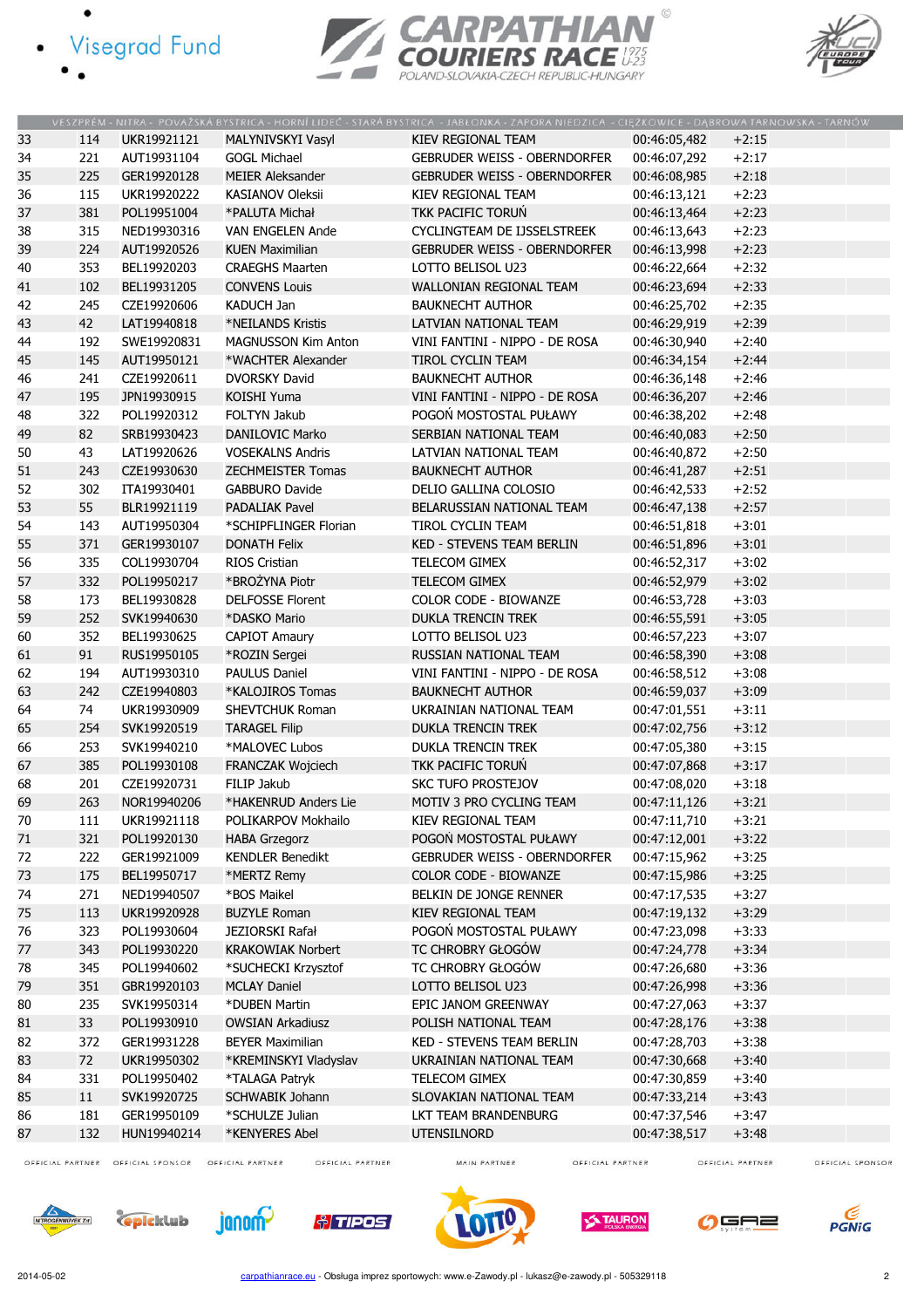- · Visegrad Fund
	-





|     |                |             |                          | VESZPRÉM - NITRA - POVAŽSKÁ BYSTRICA - HORNÍ LIDEČ - STARÁ BYSTRICA - JABŁONKA - ZAPORA NIEDZICA - CIEŻKOWICE - DABROWA TARNOWSKA - TARNÓW |              |         |
|-----|----------------|-------------|--------------------------|--------------------------------------------------------------------------------------------------------------------------------------------|--------------|---------|
| 88  | 251            | SVK19940112 | *BASKA Erik              | <b>DUKLA TRENCIN TREK</b>                                                                                                                  | 00:47:39,442 | $+3:49$ |
| 89  | 34             | POL19940310 | *MICKIEWICZ Tomasz       | POLISH NATIONAL TEAM                                                                                                                       | 00:47:46,753 | $+3:56$ |
| 90  | 171            | BEL19930901 | <b>KERF Jerome</b>       | <b>COLOR CODE - BIOWANZE</b>                                                                                                               | 00:47:47,996 | $+3:57$ |
| 91  | 301            | ITA19920316 | <b>GALLIO Giacomo</b>    | DELIO GALLINA COLOSIO                                                                                                                      | 00:47:48,242 | $+3:58$ |
| 92  | 83             | SRB19940506 | *STEFANOVIC Stefan       | SERBIAN NATIONAL TEAM                                                                                                                      | 00:47:49,414 | $+3:59$ |
| 93  | 15             | SVK19940717 | *GLAJZA Ondrej           | SLOVAKIAN NATIONAL TEAM                                                                                                                    | 00:47:55,217 | $+4:05$ |
| 94  | 344            | POL19931217 | <b>KASPEREK Michał</b>   | TC CHROBRY GŁOGÓW                                                                                                                          | 00:47:57,002 | $+4:07$ |
| 95  | 103            | BEL19930914 | <b>VEKEMAN Maxime</b>    | <b>WALLONIAN REGIONAL TEAM</b>                                                                                                             | 00:47:58,807 | $+4:08$ |
| 96  | 313            | NED19931004 | <b>KOEDIJK Matthijs</b>  | CYCLINGTEAM DE IJSSELSTREEK                                                                                                                | 00:48:00,065 | $+4:10$ |
| 97  | 104            | BEL19920101 | <b>WASTYN Emiel</b>      | WALLONIAN REGIONAL TEAM                                                                                                                    | 00:48:01,694 | $+4:11$ |
| 98  | 93             | RUS19930713 | <b>SHAYMURATOV Artur</b> | RUSSIAN NATIONAL TEAM                                                                                                                      | 00:48:08,999 | $+4:18$ |
| 99  | 203            | CZE19950209 | *LICHNOVSKY Ludek        | <b>SKC TUFO PROSTEJOV</b>                                                                                                                  | 00:48:10,022 | $+4:20$ |
| 100 | 52             | BLR19940216 | *SHUMOV nikolai          | BELARUSSIAN NATIONAL TEAM                                                                                                                  | 00:48:10,600 | $+4:20$ |
| 101 | 305            | ITA19920118 | <b>BIANCHINI Paolo</b>   | DELIO GALLINA COLOSIO                                                                                                                      | 00:48:14,170 | $+4:24$ |
| 102 | 133            | HUN19950425 | *LENGYEL Zoltan          | <b>UTENSILNORD</b>                                                                                                                         | 00:48:14,232 | $+4:24$ |
| 103 | 355            | BEL19950121 | *VANDERAERDEN Massimo    | LOTTO BELISOL U23                                                                                                                          | 00:48:14,576 | $+4:24$ |
| 104 | 35             | POL19951124 | *PAWLAK Tobiasz          | POLISH NATIONAL TEAM                                                                                                                       | 00:48:15,126 | $+4:25$ |
| 105 | 324            | POL19940421 | *KIETLIŃSKI Wojciech     | POGOŃ MOSTOSTAL PUŁAWY                                                                                                                     | 00:48:29,282 | $+4:39$ |
| 106 | 262            | NOR19940310 | *FANDREM Sivert          | MOTIV 3 PRO CYCLING TEAM                                                                                                                   | 00:48:29,579 | $+4:39$ |
| 107 | 232            | SVK19930125 | <b>CHALUPCIK Jan</b>     | EPIC JANOM GREENWAY                                                                                                                        | 00:48:31,900 | $+4:41$ |
|     |                |             |                          | LKT TEAM BRANDENBURG                                                                                                                       |              |         |
| 108 | 182            | GER19950523 | *BERGER Leon             |                                                                                                                                            | 00:48:34,575 | $+4:44$ |
| 109 | 205            | CZE19931204 | ZAHALKA Matej            | SKC TUFO PROSTEJOV                                                                                                                         | 00:48:37,176 | $+4:47$ |
| 110 | 265            | NOR19941012 | *LUNDER Nikolai Tefre    | MOTIV 3 PRO CYCLING TEAM                                                                                                                   | 00:48:37,776 | $+4:47$ |
| 111 | 32             | POL19950406 | *SZELAG Gracjan          | POLISH NATIONAL TEAM                                                                                                                       | 00:48:40,500 | $+4:50$ |
| 112 | 53             | BLR19951009 | *STROKAV Vasili          | BELARUSSIAN NATIONAL TEAM                                                                                                                  | 00:48:45,165 | $+4:55$ |
| 113 | $\overline{4}$ | NED19930815 | <b>BRUSSELMAN Twan</b>   | <b>CYCLINGTEAM JO PIELS</b>                                                                                                                | 00:48:45,828 | $+4:55$ |
| 114 | 304            | ITA19941225 | *MARONESE Marco          | DELIO GALLINA COLOSIO                                                                                                                      | 00:48:48,122 | $+4:58$ |
| 115 | 292            | POL19920706 | <b>KORDUS Adam</b>       | TARNOVIA TARNOWO PODGÓRNE                                                                                                                  | 00:48:48,367 | $+4:58$ |
| 116 | 152            | POL19931118 | <b>KOTT Konrad</b>       | WIBATECH FUJI ŻORY                                                                                                                         | 00:48:48,988 | $+4:58$ |
| 117 | 134            | HUN19951126 | *ROZSA Balazs            | <b>UTENSILNORD</b>                                                                                                                         | 00:48:50,238 | $+5:00$ |
| 118 | 275            | NED19940821 | *VERHOEVEN Mike          | BELKIN DE JONGE RENNER                                                                                                                     | 00:48:50,239 | $+5:00$ |
| 119 | 373            | GER19941228 | *KRETSCHY Florian        | KED - STEVENS TEAM BERLIN                                                                                                                  | 00:48:57,036 | $+5:07$ |
| 120 | 274            | NED19921201 | <b>BAL Tom</b>           | BELKIN DE JONGE RENNER                                                                                                                     | 00:48:57,039 | $+5:07$ |
| 121 | 12             | SVK19950911 | *HARAG Tomas             | SLOVAKIAN NATIONAL TEAM                                                                                                                    | 00:49:02,160 | $+5:12$ |
| 122 | 71             | UKR19951012 | *GLADYSH Roman           | UKRAINIAN NATIONAL TEAM                                                                                                                    | 00:49:03,908 | $+5:13$ |
| 123 | 92             | RUS19940704 | *STEPANOV Aleksandr      | RUSSIAN NATIONAL TEAM                                                                                                                      | 00:49:06,144 | $+5:16$ |
| 124 | 342            | POL19930212 | ZAJĄC Bartosz            | TC CHROBRY GŁOGÓW                                                                                                                          | 00:49:09,454 | $+5:19$ |
| 125 | 294            | POL19950311 | *KRZYWDA Patryk          | TARNOVIA TARNOWO PODGÓRNE                                                                                                                  | 00:49:13,650 | $+5:23$ |
| 126 | 231            | SVK19941210 | *KOVACIK Juraj           | EPIC JANOM GREENWAY                                                                                                                        | 00:49:17,982 | $+5:27$ |
| 127 | 234            | SVK19950911 | *HOLOMEK Milan           | EPIC JANOM GREENWAY                                                                                                                        | 00:49:18,383 | $+5:28$ |
| 128 | 95             | RUS19950313 | *NEMYKIN Danil           | RUSSIAN NATIONAL TEAM                                                                                                                      | 00:49:23,566 | $+5:33$ |
| 129 | 273            | NED19920317 | <b>SANDERS Dajo</b>      | BELKIN DE JONGE RENNER                                                                                                                     | 00:49:23,996 | $+5:33$ |
| 130 | 312            | NED19920719 | VAN DE PUT Peter         | CYCLINGTEAM DE IJSSELSTREEK                                                                                                                | 00:49:24,967 | $+5:34$ |
| 131 | 384            | POL19940719 | *KUCHAREK Adrian         | TKK PACIFIC TORUŃ                                                                                                                          | 00:49:25,753 | $+5:35$ |
| 132 | 41             | LAT19921029 | <b>LIEPINS Emils</b>     | LATVIAN NATIONAL TEAM                                                                                                                      | 00:49:26,970 | $+5:36$ |
| 133 | 365            | HUN19930302 | <b>VARGA Peter</b>       | MUGENRACE TEAM PROLOG                                                                                                                      | 00:49:27,333 | $+5:37$ |
| 134 | 161            | ALG19920219 | HAMZA Abderahmane Mahdi  | <b>VELO CLUB SOVAC</b>                                                                                                                     | 00:49:30,045 | $+5:40$ |
| 135 | 314            | NED19950916 | *COSTER Kevin            | CYCLINGTEAM DE IJSSELSTREEK                                                                                                                | 00:49:30,278 | $+5:40$ |
| 136 | 325            | POL19920930 | <b>CZERKIES Michał</b>   | POGOŃ MOSTOSTAL PUŁAWY                                                                                                                     | 00:49:32,670 | $+5:42$ |
| 137 | 153            | POL19940608 | *JAROMIN Piotr           | WIBATECH FUJI ŻORY                                                                                                                         | 00:49:42,232 | $+5:52$ |
| 138 | 13             | SVK19931015 | <b>JUHANIAK Kamil</b>    | SLOVAKIAN NATIONAL TEAM                                                                                                                    | 00:49:44,128 | $+5:54$ |
| 139 | 202            | CZE19920713 | <b>VRAZEL Viktor</b>     | <b>SKC TUFO PROSTEJOV</b>                                                                                                                  | 00:49:46,802 | $+5:56$ |
| 140 | 51             | BLR19950121 | *HARAKHAVIK Uladzmir     | BELARUSSIAN NATIONAL TEAM                                                                                                                  | 00:49:53,442 | $+6:03$ |
| 141 | 193            | JPN19920108 | <b>KUROEDA Shiki</b>     | VINI FANTINI - NIPPO - DE ROSA                                                                                                             | 00:49:56,025 | $+6:06$ |
| 142 | 154            | POL19951027 | *ROWICKI Wojciech        | WIBATECH FUJI ŻORY                                                                                                                         | 00:49:59,299 | $+6:09$ |

OFFICIAL PARTNER OFFICIAL SPONSOR OFFICIAL PARTNER

OFFICIAL PARTNER

MAIN PARTNER

OFFICIAL PARTNER

OFFICIAL PARTNER















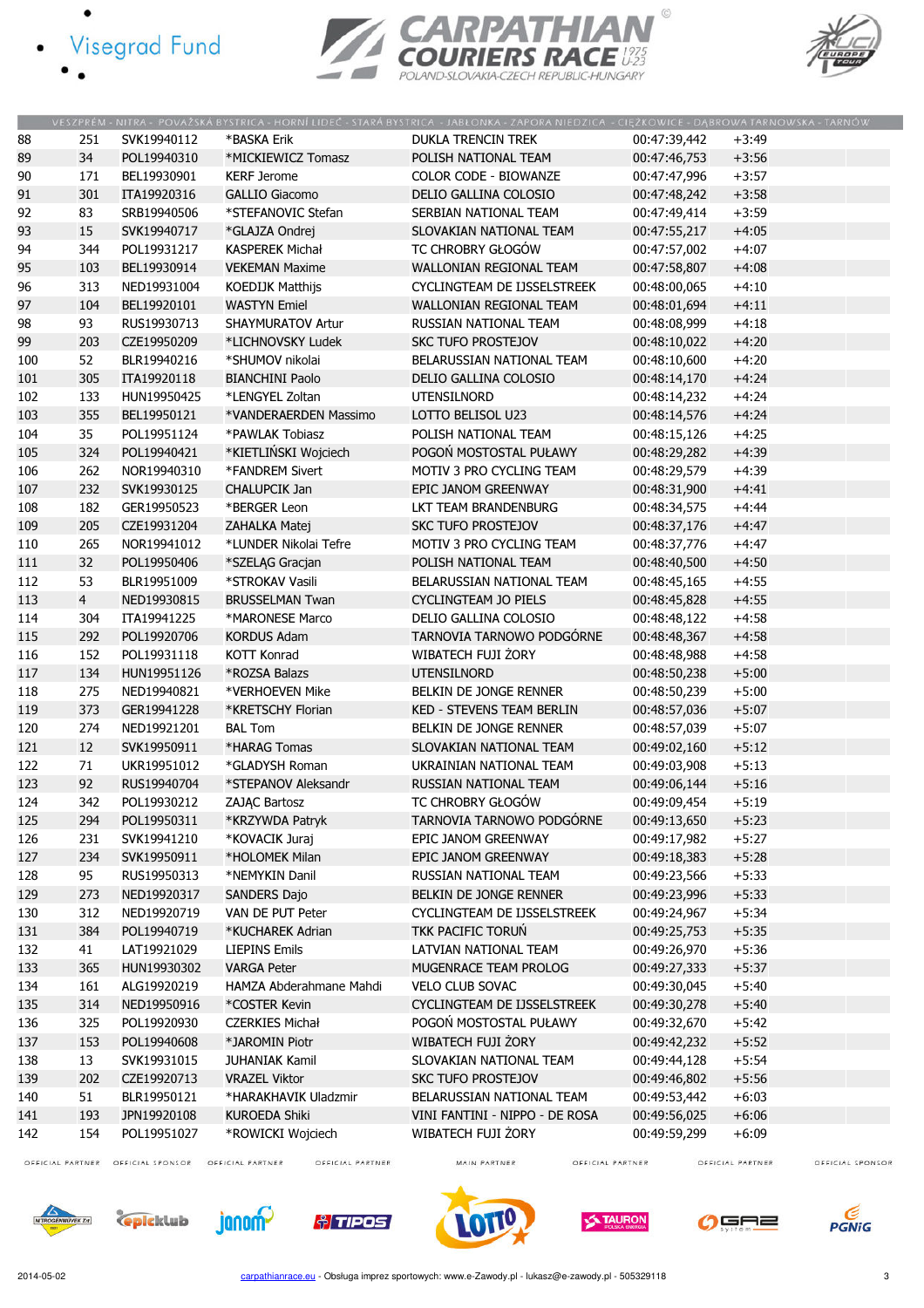





|     |     |             |                       | VESZPRÉM - NITRA - POVAŽSKÁ BYSTRICA - HORNÍ LIDEČ - STARÁ BYSTRICA - JABŁONKA - ZAPORA NIEDZICA - CIEŽKOWICE - DABROWA TARNOWSKA - TARNÓW |              |          |
|-----|-----|-------------|-----------------------|--------------------------------------------------------------------------------------------------------------------------------------------|--------------|----------|
| 143 | 44  | LAT19950123 | *PODANS Andrejs       | LATVIAN NATIONAL TEAM                                                                                                                      | 00:50:12,488 | $+6:22$  |
| 144 | 293 | POL19950218 | *WILGUS Wojciech      | TARNOVIA TARNOWO PODGÓRNE                                                                                                                  | 00:50:18,381 | $+6:28$  |
| 145 | 45  | LAT19941211 | *BEITANS Krisjanis    | LATVIAN NATIONAL TEAM                                                                                                                      | 00:50:28,623 | $+6:38$  |
| 146 | 272 | NED19950703 | *VID BOGAERT Sem      | BELKIN DE JONGE RENNER                                                                                                                     | 00:50:35,341 | $+6:45$  |
| 147 | 333 | POL19950422 | *KASPERKIEWICZ Maciej | <b>TELECOM GIMEX</b>                                                                                                                       | 00:50:57,029 | $+7:07$  |
| 148 | 233 | SVK19940206 | *LAJCHA Juraj         | EPIC JANOM GREENWAY                                                                                                                        | 00:51:28,940 | $+7:38$  |
| 149 | 291 | POL19941004 | *HERCOG Jakub         | TARNOVIA TARNOWO PODGÓRNE                                                                                                                  | 00:51:46,896 | $+7:56$  |
| 150 | 164 | ALG19931016 | MERDJ Hamza           | <b>VELO CLUB SOVAC</b>                                                                                                                     | 00:52:03,634 | $+8:13$  |
| 151 | 73  | UKR19941113 | *LUTSYSHYN Roman      | UKRAINIAN NATIONAL TEAM                                                                                                                    | 00:52:20,439 | $+8:30$  |
| 152 | 375 | GER19930406 | ZWINGENBERGER Philipp | <b>KED - STEVENS TEAM BERLIN</b>                                                                                                           | 00:55:01,413 | $+11:11$ |
|     | 94  | RUS19950120 | *CHIRKOV Ilia         | <b>RUSSIAN NATIONAL TEAM</b>                                                                                                               | <b>DNS</b>   |          |

#### ZAWODNICY / RIDERS

| <b>WYSTARTOWAŁO / STARTING</b>       | 152 |
|--------------------------------------|-----|
| <b>UKOŃCZYŁO / FINISHING</b>         | 152 |
| POZA LIMITEM / OUT OF TIME LIMITS    | n   |
| ZDYSKWALIFIKOWANO / DISQUALIFICATE 0 |     |

#### KLASYFIKACJA DRUŻYNOWA ETAPU 3 / TEAM CLASSIFICATION OF STAGE 3

| <b>MIEJSCE</b> | <b>KOD UCI</b><br>(PLACE) (UCI CODE) | <b>DRUŻYNA</b><br>(TEAM)            | <b>KRAJ</b><br>(COUNTRY) | <b>CZAS</b><br>(TIME) | <b>STRATA</b><br>(DIFF.) |
|----------------|--------------------------------------|-------------------------------------|--------------------------|-----------------------|--------------------------|
| 1              | <b>CJP</b>                           | <b>CYCLINGTEAM JO PIELS</b>         | <b>NED</b>               | 02:13:45              |                          |
| $\overline{2}$ | <b>TIR</b>                           | <b>TIROL CYCLIN TEAM</b>            | <b>AUT</b>               | 02:14:06              | $+21$                    |
| 3              | <b>CZE</b>                           | <b>CZECH REPUBLIC NATIONAL TEAM</b> | <b>CZE</b>               | 02:15:39              | $+1:54$                  |
| $\overline{4}$ | <b>PAC</b>                           | <b>TKK PACIFIC TORUŃ</b>            | <b>POL</b>               | 02:16:57              | $+3:12$                  |
| 5              | <b>WAL</b>                           | <b>WALLONIAN REGIONAL TEAM</b>      | <b>BEL</b>               | 02:16:59              | $+3:14$                  |
| 6              | <b>CCB</b>                           | <b>COLOR CODE - BIOWANZE</b>        | <b>BEL</b>               | 02:17:23              | $+3:38$                  |
| $\overline{7}$ | <b>BAU</b>                           | <b>BAUKNECHT AUTHOR</b>             | <b>CZE</b>               | 02:17:24              | $+3:39$                  |
| 8              | <b>VFN</b>                           | VINI FANTINI - NIPPO - DE ROSA      | <b>JPN</b>               | 02:17:34              | $+3:49$                  |
| 9              | <b>GWO</b>                           | <b>GEBRUDER WEISS - OBERNDORFER</b> | <b>AUT</b>               | 02:17:44              | $+3:59$                  |
| 10             | <b>LKT</b>                           | <b>LKT TEAM BRANDENBURG</b>         | <b>GER</b>               | 02:17:55              | $+4:10$                  |
| 11             | <b>LBL</b>                           | LOTTO BELISOL U23                   | <b>BEL</b>               | 02:18:57              | $+5:12$                  |
| 12             | <b>MPC</b>                           | MOTIV 3 PRO CYCLING TEAM            | <b>NOR</b>               | 02:19:05              | $+5:20$                  |
| 13             | <b>KIV</b>                           | KIEV REGIONAL TEAM                  | <b>UKR</b>               | 02:19:29              | $+5:44$                  |
| 14             | <b>DEL</b>                           | DELIO GALLINA COLOSIO               | <b>ITA</b>               | 02:19:45              | $+6:00$                  |
| 15             | <b>KED</b>                           | <b>KED - STEVENS TEAM BERLIN</b>    | <b>GER</b>               | 02:20:00              | $+6:15$                  |
| 16             | <b>CLG</b>                           | TC CHROBRY GŁOGÓW                   | <b>POL</b>               | 02:20:10              | $+6:25$                  |
| 17             | <b>SRB</b>                           | SERBIAN NATIONAL TEAM               | <b>SRB</b>               | 02:20:21              | $+6:36$                  |
| 18             | POL                                  | POLISH NATIONAL TFAM                | <b>POL</b>               | 02:20:27              | $+6:42$                  |
| 19             | <b>DUK</b>                           | <b>DUKLA TRENCIN TREK</b>           | <b>SVK</b>               | 02:21:02              | $+7:17$                  |
| 20             | <b>PMP</b>                           | POGOŃ MOSTOSTAL PUŁAWY              | POL                      | 02:21:13              | $+7:28$                  |
| 21             | <b>TMG</b>                           | <b>TELECOM GIMEX</b>                | <b>ESP</b>               | 02:21:14              | $+7:29$                  |
| 22             | LAT                                  | <b>LATVIAN NATIONAL TEAM</b>        | LAT                      | 02:22:35              | $+8:50$                  |
| 23             | <b>UKR</b>                           | UKRAINIAN NATIONAL TEAM             | <b>UKR</b>               | 02:23:34              | $+9:49$                  |
| 24             | <b>IJS</b>                           | CYCLINGTEAM DE IJSSELSTREEK         | <b>NED</b>               | 02:23:37              | $+9:52$                  |
| 25             | <b>BLR</b>                           | BELARUSSIAN NATIONAL TEAM           | <b>BLR</b>               | 02:23:42              | $+9:57$                  |
| 26             | <b>SKC</b>                           | <b>SKC TUFO PROSTEJOV</b>           | <b>CZE</b>               | 02:23:55              | $+10:10$                 |
| 27             | <b>RUS</b>                           | RUSSIAN NATIONAL TEAM               | <b>RUS</b>               | 02:24:12              | $+10:27$                 |
| 28             | <b>SVK</b>                           | SLOVAKIAN NATIONAL TEAM             | <b>SVK</b>               | 02:24:30              | $+10:45$                 |
| 29             | <b>UNA</b>                           | <b>UTENSILNORD</b>                  | <b>HUN</b>               | 02:24:42              | $+10:57$                 |
| 30             | <b>JOR</b>                           | BELKIN DE JONGE RENNER              | <b>NED</b>               | 02:25:04              | $+11:19$                 |
|                |                                      |                                     |                          |                       |                          |

OFFICIAL PARTNER

OFFICIAL SPONSOR





OFFICIAL PARTNER OFFICIAL SPONSOR OFFICIAL PARTNER



OFFICIAL PARTNER



MAIN PARTNER



OFFICIAL PARTNER



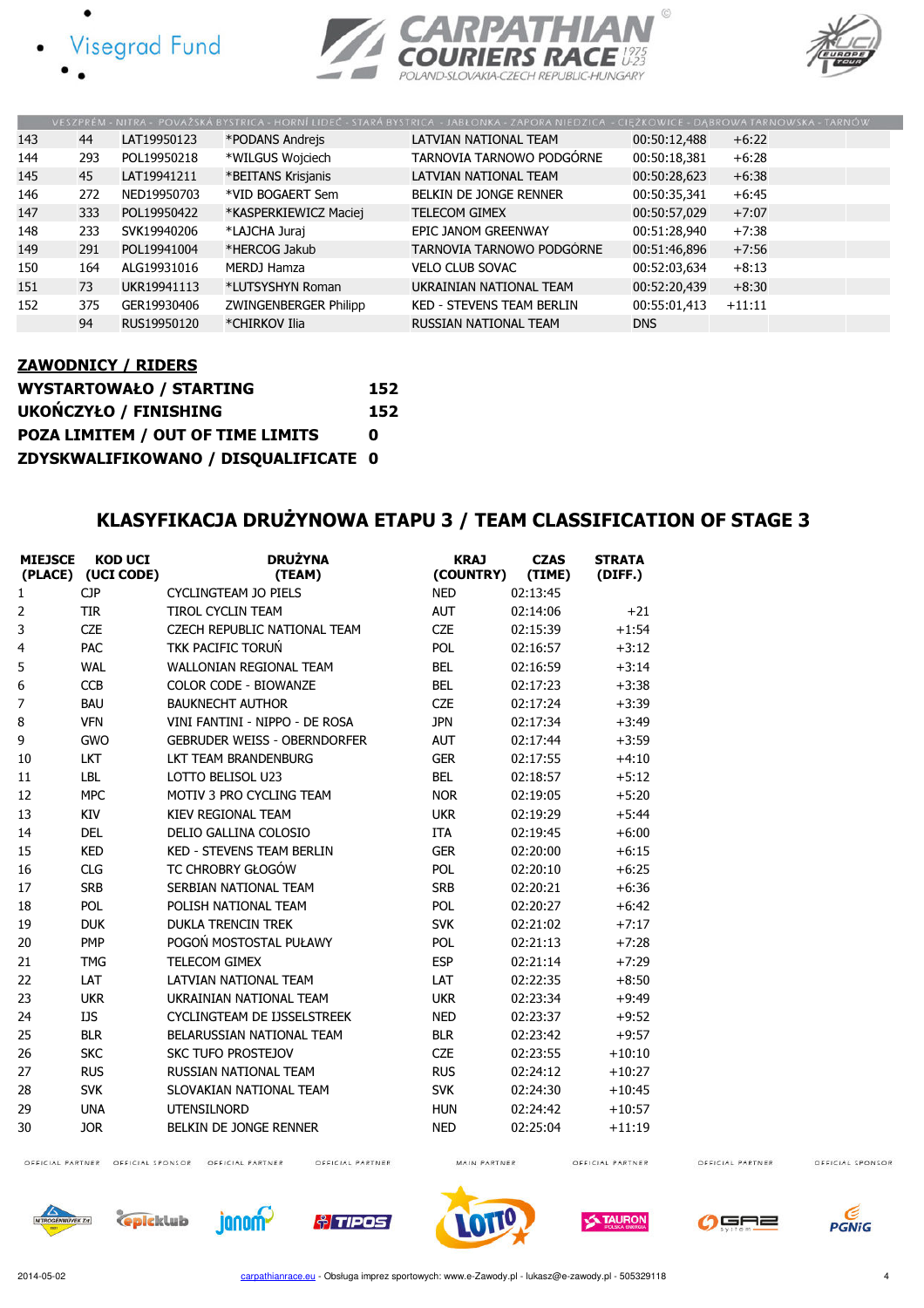





|    |     | VESZPRÉM - NITRA - POVAŽSKÁ BYSTRICA - HORNÍ LIDEČ - STARÁ BYSTRICA - JABŁONKA - ZAPORA NIEDZICA - CIEŻKOWICE - DABROWA TARNOWSKA - TARNÓW |            |          |          |  |
|----|-----|--------------------------------------------------------------------------------------------------------------------------------------------|------------|----------|----------|--|
| 31 | JAN | EPIC JANOM GREENWAY                                                                                                                        | svk        | 02:25:15 | $+11:30$ |  |
|    | TAR | TARNOVIA TARNOWO PODGÓRNE                                                                                                                  | <b>POL</b> | 02:28:19 | $+14:34$ |  |
| 33 | WIB | WIBATECH FUJI ZORY                                                                                                                         | POL        | 02:28:29 | $+14:44$ |  |

## KLASYFIKACJA GENERALNA PO ETAPIE 3 / GENERAL CLASSIFICATION AFTER STAGE 3

DŁUGOŚĆ TRASY / DISTANCE OF STAGE KM: 293.00 ŚREDNIA PRĘDKOŚĆ / AVERAGE SPEED: 44.64 km/h

| <b>MIEJSCE</b><br>(PLACE) | <b>NR</b><br>(NO) | <b>KOD UCI</b><br>(UCI CODE) | <b>NAZWISKO I IMIĘ</b><br>(SURNAME, FIRST NAME) | <b>DRUŻYNA</b><br>(TEAM)            | <b>CZAS</b><br>(TIME) | <b>STRATA</b><br>(DIFF.) |
|---------------------------|-------------------|------------------------------|-------------------------------------------------|-------------------------------------|-----------------------|--------------------------|
| 1                         | 142               | AUT19940404                  | *MUHLBERGER Gregor                              | <b>TIROL CYCLIN TEAM</b>            | 06:33:46              |                          |
| $\overline{2}$            | 191               | ROU19920904                  | <b>GROSU Eduard</b>                             | VINI FANTINI - NIPPO - DE ROSA      | 06:34:21              | $+35$                    |
| 3                         | $\overline{2}$    | NED19931202                  | <b>BOUWMAN Koen</b>                             | <b>CYCLINGTEAM JO PIELS</b>         | 06:34:26              | $+40$                    |
| 4                         | 244               | POL19940301                  | *KASPERKIEWICZ Przemysław                       | <b>BAUKNECHT AUTHOR</b>             | 06:34:28              | $+42$                    |
| 5                         | $\mathbf{1}$      | NED19921021                  | <b>HOEKSTRA Jochem</b>                          | <b>CYCLINGTEAM JO PIELS</b>         | 06:34:52              | $+1:06$                  |
| 6                         | 101               | BEL19930919                  | CARNEVALI Jean-Albert                           | WALLONIAN REGIONAL TEAM             | 06:34:59              | $+1:13$                  |
| 7                         | 172               | BEL19930624                  | <b>WARNIER Antoine</b>                          | COLOR CODE - BIOWANZE               | 06:35:01              | $+1:15$                  |
| 8                         | 21                | CZE19930119                  | <b>TUREK Daniel</b>                             | CZECH REPUBLIC NATIONAL TEAM        | 06:35:13              | $+1:27$                  |
| 9                         | 31                | POL19940105                  | *REKITA Szymon                                  | POLISH NATIONAL TEAM                | 06:35:24              | $+1:38$                  |
| 10                        | 25                | CZE19930317                  | <b>SISR Frantisek</b>                           | CZECH REPUBLIC NATIONAL TEAM        | 06:35:28              | $+1:42$                  |
| 11                        | 24                | CZE19950531                  | *SCHLEGEL Michal                                | CZECH REPUBLIC NATIONAL TEAM        | 06:35:29              | $+1:43$                  |
| 12                        | 382               | POL19920116                  | <b>WARCHOŁ Bartosz</b>                          | TKK PACIFIC TORUŃ                   | 06:35:30              | $+1:44$                  |
| 13                        | 23                | CZE19930209                  | <b>HAMPL Petr</b>                               | CZECH REPUBLIC NATIONAL TEAM        | 06:35:30              | $+1:44$                  |
| 14                        | 341               | POL19940715                  | *STOSZ Patryk                                   | TC CHROBRY GŁOGÓW                   | 06:35:30              | $+1:44$                  |
| 15                        | 223               | CZE19920401                  | <b>KOUDELA Tomas</b>                            | <b>GEBRUDER WEISS - OBERNDORFER</b> | 06:35:35              | $+1:49$                  |
| 16                        | 383               | POL19920417                  | <b>OBORSKI Dominik</b>                          | TKK PACIFIC TORUŃ                   | 06:35:36              | $+1:50$                  |
| 17                        | 354               | NZL19940101                  | *MCCORMICK Hayden                               | LOTTO BELISOL U23                   | 06:35:49              | $+2:03$                  |
| 18                        | 105               | BEL19930128                  | TOUQUET Joren                                   | WALLONIAN REGIONAL TEAM             | 06:35:51              | $+2:05$                  |
| 19                        | 174               | BEL19950112                  | *KAISE Julien                                   | COLOR CODE - BIOWANZE               | 06:35:51              | $+2:05$                  |
| 20                        | 374               | GER19920129                  | <b>WOTSCHKE Sebastian</b>                       | KED - STEVENS TEAM BERLIN           | 06:35:52              | $+2:06$                  |
| 21                        | 22                | CZE19930823                  | <b>CHLUPAC Dominik</b>                          | CZECH REPUBLIC NATIONAL TEAM        | 06:35:54              | $+2:08$                  |
| 22                        | 184               | GER19940919                  | *SOBALLA Carl                                   | LKT TEAM BRANDENBURG                | 06:36:01              | $+2:15$                  |
| 23                        | 264               | NOR19940501                  | *KLEIVEN Njal Eivind                            | MOTIV 3 PRO CYCLING TEAM            | 06:36:05              | $+2:19$                  |
| 24                        | 221               | AUT19931104                  | <b>GOGL Michael</b>                             | <b>GEBRUDER WEISS - OBERNDORFER</b> | 06:36:10              | $+2:24$                  |
| 25                        | 81                | SRB19940309                  | *BORISAVLJEVIC Milos                            | SERBIAN NATIONAL TEAM               | 06:36:11              | $+2:25$                  |
| 26                        | 141               | AUT19940116                  | *BOSMAN Patrick                                 | TIROL CYCLIN TEAM                   | 06:36:13              | $+2:27$                  |
| 27                        | 225               | GER19920128                  | <b>MEIER Aleksander</b>                         | <b>GEBRUDER WEISS - OBERNDORFER</b> | 06:36:19              | $+2:33$                  |
| 28                        | 115               | UKR19920222                  | <b>KASIANOV Oleksii</b>                         | KIEV REGIONAL TEAM                  | 06:36:24              | $+2:38$                  |
| 29                        | 381               | POL19951004                  | *PALUTA Michał                                  | TKK PACIFIC TORUŃ                   | 06:36:24              | $+2:38$                  |
| 30                        | 315               | NED19930316                  | VAN ENGELEN Ande                                | CYCLINGTEAM DE IJSSELSTREEK         | 06:36:24              | $+2:38$                  |
| 31                        | 224               | AUT19920526                  | <b>KUEN Maximilian</b>                          | <b>GEBRUDER WEISS - OBERNDORFER</b> | 06:36:24              | $+2:38$                  |
| 32                        | 353               | BEL19920203                  | <b>CRAEGHS Maarten</b>                          | LOTTO BELISOL U23                   | 06:36:33              | $+2:47$                  |
| 33                        | 102               | BEL19931205                  | <b>CONVENS Louis</b>                            | WALLONIAN REGIONAL TEAM             | 06:36:34              | $+2:48$                  |
| 34                        | 42                | LAT19940818                  | *NEILANDS Kristis                               | LATVIAN NATIONAL TEAM               | 06:36:40              | $+2:54$                  |
| 35                        | 192               | SWE19920831                  | <b>MAGNUSSON Kim Anton</b>                      | VINI FANTINI - NIPPO - DE ROSA      | 06:36:41              | $+2:55$                  |
| 36                        | 145               | AUT19950121                  | *WACHTER Alexander                              | TIROL CYCLIN TEAM                   | 06:36:45              | $+2:59$                  |
| 37                        | 241               | CZE19920611                  | <b>DVORSKY David</b>                            | <b>BAUKNECHT AUTHOR</b>             | 06:36:47              | $+3:01$                  |
| 38                        | 195               | JPN19930915                  | KOISHI Yuma                                     | VINI FANTINI - NIPPO - DE ROSA      | 06:36:47              | $+3:01$                  |
| 39                        | 322               | POL19920312                  | FOLTYN Jakub                                    | POGOŃ MOSTOSTAL PUŁAWY              | 06:36:49              | $+3:03$                  |
| 40                        | 82                | SRB19930423                  | DANILOVIC Marko                                 | SERBIAN NATIONAL TEAM               | 06:36:51              | $+3:05$                  |
| 41                        | 302               | ITA19930401                  | <b>GABBURO Davide</b>                           | DELIO GALLINA COLOSIO               | 06:36:53              | $+3:07$                  |
| 42                        | 183               | GER19930625                  | <b>KOCH Janas</b>                               | LKT TEAM BRANDENBURG                | 06:36:55              | $+3:09$                  |
| 43                        | 352               | BEL19930625                  | <b>CAPIOT Amaury</b>                            | LOTTO BELISOL U23                   | 06:37:02              | $+3:16$                  |
| 44                        | 143               | AUT19950304                  | *SCHIPFLINGER Florian                           | TIROL CYCLIN TEAM                   | 06:37:02              | $+3:16$                  |
| 45                        | 371               | GER19930107                  | <b>DONATH Felix</b>                             | KED - STEVENS TEAM BERLIN           | 06:37:02              | $+3:16$                  |

OFFICIAL PARTNER OFFICIAL SPONSOR OFFICIAL PARTNER

OFFICIAL PARTNER

MAIN PARTNER

OFFICIAL PARTNER

OFFICIAL PARTNER













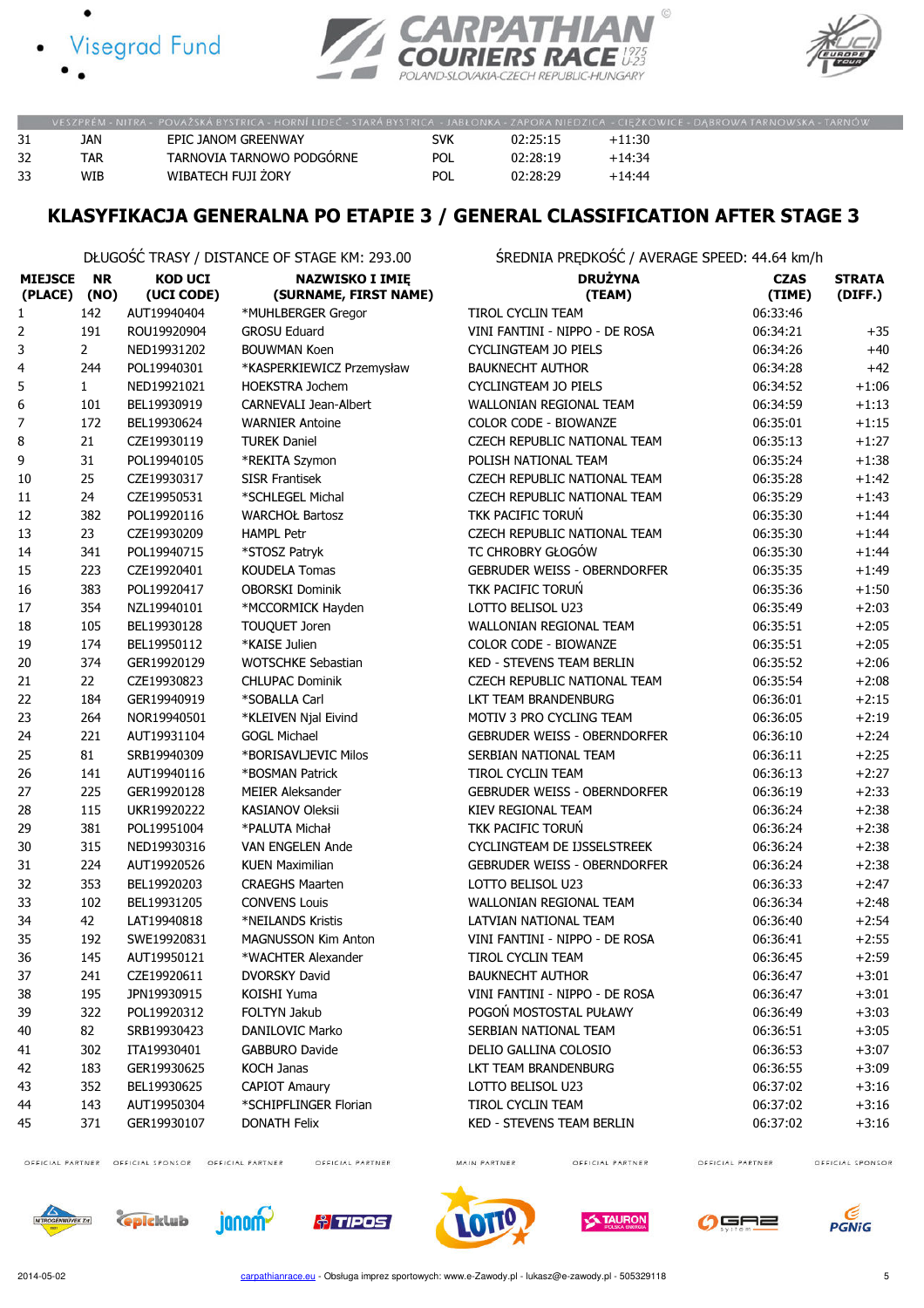- · Visegrad Fund
	-





|     |                  |                  |                                        | VESZPRÉM - NITRA - POVAŽSKÁ BYSTRICA - HORNÍ LIDEČ - STARÁ BYSTRICA - JABŁONKA - ZAPORA NIEDZICA - CIĘŻKOWICE - DABROWA TARNOWSKA - TARNÓW |                  |                  |
|-----|------------------|------------------|----------------------------------------|--------------------------------------------------------------------------------------------------------------------------------------------|------------------|------------------|
| 46  | 335              | COL19930704      | <b>RIOS Cristian</b>                   | TELECOM GIMEX                                                                                                                              | 06:37:03         | $+3:17$          |
| 47  | 332              | POL19950217      | *BROŻYNA Piotr                         | TELECOM GIMEX                                                                                                                              | 06:37:03         | $+3:17$          |
| 48  | 173              | BEL19930828      | <b>DELFOSSE Florent</b>                | COLOR CODE - BIOWANZE                                                                                                                      | 06:37:04         | $+3:18$          |
| 49  | 91               | RUS19950105      | *ROZIN Sergei                          | RUSSIAN NATIONAL TEAM                                                                                                                      | 06:37:09         | $+3:23$          |
| 50  | 194              | AUT19930310      | <b>PAULUS Daniel</b>                   | VINI FANTINI - NIPPO - DE ROSA                                                                                                             | 06:37:09         | $+3:23$          |
| 51  | 385              | POL19930108      | FRANCZAK Wojciech                      | TKK PACIFIC TORUŃ                                                                                                                          | 06:37:18         | $+3:32$          |
| 52  | 321              | POL19920130      | <b>HABA Grzegorz</b>                   | POGOŃ MOSTOSTAL PUŁAWY                                                                                                                     | 06:37:23         | $+3:37$          |
| 53  |                  | BEL19950717      |                                        | COLOR CODE - BIOWANZE                                                                                                                      | 06:37:26         | $+3:40$          |
| 54  | 175<br>33        | POL19930910      | *MERTZ Remy<br><b>OWSIAN Arkadiusz</b> | POLISH NATIONAL TEAM                                                                                                                       | 06:37:30         | $+3:44$          |
|     |                  |                  |                                        |                                                                                                                                            |                  |                  |
| 55  | 343              | POL19930220      | <b>KRAKOWIAK Norbert</b>               | TC CHROBRY GŁOGÓW                                                                                                                          | 06:37:35         | $+3:49$          |
| 56  | 345              | POL19940602      | *SUCHECKI Krzysztof                    | TC CHROBRY GŁOGÓW                                                                                                                          | 06:37:37         | $+3:51$          |
| 57  | 235              | SVK19950314      | *DUBEN Martin                          | EPIC JANOM GREENWAY                                                                                                                        | 06:37:38         | $+3:52$          |
| 58  | 181              | GER19950109      | *SCHULZE Julian                        | LKT TEAM BRANDENBURG                                                                                                                       | 06:37:48         | $+4:02$          |
| 59  | 171              | BEL19930901      | <b>KERF Jerome</b>                     | COLOR CODE - BIOWANZE                                                                                                                      | 06:37:50         | $+4:04$          |
| 60  | 83               | SRB19940506      | *STEFANOVIC Stefan                     | SERBIAN NATIONAL TEAM                                                                                                                      | 06:38:00         | $+4:14$          |
| 61  | 15               | SVK19940717      | *GLAJZA Ondrej                         | SLOVAKIAN NATIONAL TEAM                                                                                                                    | 06:38:06         | $+4:20$          |
| 62  | 344              | POL19931217      | <b>KASPEREK Michał</b>                 | TC CHROBRY GŁOGÓW                                                                                                                          | 06:38:08         | $+4:22$          |
| 63  | 301              | ITA19920316      | <b>GALLIO Giacomo</b>                  | DELIO GALLINA COLOSIO                                                                                                                      | 06:38:09         | $+4:23$          |
| 64  | 52               | BLR19940216      | *SHUMOV nikolai                        | BELARUSSIAN NATIONAL TEAM                                                                                                                  | 06:38:19         | $+4:33$          |
| 65  | 305              | ITA19920118      | <b>BIANCHINI Paolo</b>                 | DELIO GALLINA COLOSIO                                                                                                                      | 06:38:25         | $+4:39$          |
| 66  | 355              | BEL19950121      | *VANDERAERDEN Massimo                  | LOTTO BELISOL U23                                                                                                                          | 06:38:25         | $+4:39$          |
| 67  | 205              | CZE19931204      | ZAHALKA Matej                          | <b>SKC TUFO PROSTEJOV</b>                                                                                                                  | 06:38:48         | $+5:02$          |
| 68  | 265              | NOR19941012      | *LUNDER Nikolai Tefre                  | MOTIV 3 PRO CYCLING TEAM                                                                                                                   | 06:38:48         | $+5:02$          |
| 69  | 324              | POL19940421      | *KIETLIŃSKI Wojciech                   | POGOŃ MOSTOSTAL PUŁAWY                                                                                                                     | 06:38:58         | $+5:12$          |
| 70  | 4                | NED19930815      | <b>BRUSSELMAN Twan</b>                 | <b>CYCLINGTEAM JO PIELS</b>                                                                                                                | 06:39:04         | $+5:18$          |
| 71  | 144              | AUT19940127      | *SCHULTUS Patric                       | TIROL CYCLIN TEAM                                                                                                                          | 06:39:05         | $+5:19$          |
| 72  | 5                | NED19920314      | <b>REINDERS Elmar</b>                  | <b>CYCLINGTEAM JO PIELS</b>                                                                                                                | 06:39:17         | $+5:31$          |
|     |                  |                  |                                        |                                                                                                                                            |                  |                  |
| 73  | 32               | POL19950406      | *SZELĄG Gracjan                        | POLISH NATIONAL TEAM                                                                                                                       | 06:39:22         | $+5:36$          |
| 74  | 95               | RUS19950313      | *NEMYKIN Danil                         | RUSSIAN NATIONAL TEAM                                                                                                                      | 06:39:34         | $+5:48$          |
| 75  | 3                | NED19921114      | VAN RHEE Joey                          | <b>CYCLINGTEAM JO PIELS</b>                                                                                                                | 06:39:56         | $+6:10$          |
| 76  | 303              | ITA19920113      | MEGGIORINI Andrea                      | DELIO GALLINA COLOSIO                                                                                                                      | 06:40:06         | $+6:20$          |
| 77  | 185              | GER19940831      | *WILLWOHL Willi                        | LKT TEAM BRANDENBURG                                                                                                                       | 06:40:45         | $+6:59$          |
| 78  | 261              | NOR19930327      | <b>KRISTOFFERSEN Anders</b>            | MOTIV 3 PRO CYCLING TEAM                                                                                                                   | 06:40:51         | $+7:05$          |
| 79  | 114              | UKR19921121      | MALYNIVSKYI Vasyl                      | KIEV REGIONAL TEAM                                                                                                                         | 06:40:56         | $+7:10$          |
| 80  | 245              | CZE19920606      | <b>KADUCH Jan</b>                      | <b>BAUKNECHT AUTHOR</b>                                                                                                                    | 06:41:16         | $+7:30$          |
| 81  | 43               | LAT19920626      | <b>VOSEKALNS Andris</b>                | LATVIAN NATIONAL TEAM                                                                                                                      | 06:41:31         | $+7:45$          |
| 82  | 243              | CZE19930630      | <b>ZECHMEISTER Tomas</b>               | <b>BAUKNECHT AUTHOR</b>                                                                                                                    | 06:41:32         | $+7:46$          |
| 83  | 252              | SVK19940630      | *DASKO Mario                           | DUKLA TRENCIN TREK                                                                                                                         | 06:41:46         | $+8:00$          |
| 84  | 242              | CZE19940803      | *KALOJIROS Tomas                       | <b>BAUKNECHT AUTHOR</b>                                                                                                                    | 06:41:50         | $+8:04$          |
| 85  | 74               | UKR19930909      | <b>SHEVTCHUK Roman</b>                 | UKRAINIAN NATIONAL TEAM                                                                                                                    | 06:41:52         | $+8:06$          |
| 86  | 254              | SVK19920519      | <b>TARAGEL Filip</b>                   | <b>DUKLA TRENCIN TREK</b>                                                                                                                  | 06:41:53         | $+8:07$          |
| 87  | 253              | SVK19940210      | *MALOVEC Lubos                         | <b>DUKLA TRENCIN TREK</b>                                                                                                                  | 06:41:56         | $+8:10$          |
| 88  | 201              | CZE19920731      | FILIP Jakub                            | <b>SKC TUFO PROSTEJOV</b>                                                                                                                  | 06:41:59         | $+8:13$          |
| 89  | 111              | UKR19921118      | POLIKARPOV Mokhailo                    | KIEV REGIONAL TEAM                                                                                                                         | 06:42:02         | $+8:16$          |
| 90  | 271              | NED19940507      | *BOS Maikel                            | BELKIN DE JONGE RENNER                                                                                                                     | 06:42:08         | $+8:22$          |
| 91  | 113              | UKR19920928      | <b>BUZYLE Roman</b>                    | KIEV REGIONAL TEAM                                                                                                                         | 06:42:10         | $+8:24$          |
| 92  | 323              | POL19930604      | JEZIORSKI Rafał                        | POGOŃ MOSTOSTAL PUŁAWY                                                                                                                     | 06:42:14         | $+8:28$          |
| 93  | 351              | GBR19920103      | <b>MCLAY Daniel</b>                    | LOTTO BELISOL U23                                                                                                                          | 06:42:17         | $+8:31$          |
| 94  | 72               | UKR19950302      | *KREMINSKYI Vladyslav                  | UKRAINIAN NATIONAL TEAM                                                                                                                    | 06:42:21         | $+8:35$          |
| 95  | 331              | POL19950402      | *TALAGA Patryk                         | TELECOM GIMEX                                                                                                                              | 06:42:21         | $+8:35$          |
| 96  | 11               | SVK19920725      | <b>SCHWABIK Johann</b>                 | SLOVAKIAN NATIONAL TEAM                                                                                                                    | 06:42:24         | $+8:38$          |
| 97  | 251              | SVK19940112      | *BASKA Erik                            | DUKLA TRENCIN TREK                                                                                                                         | 06:42:26         | $+8:40$          |
| 98  | 132              | HUN19940214      | *KENYERES Abel                         | <b>UTENSILNORD</b>                                                                                                                         | 06:42:29         | $+8:43$          |
| 99  | 34               | POL19940310      | *MICKIEWICZ Tomasz                     | POLISH NATIONAL TEAM                                                                                                                       | 06:42:37         | $+8:51$          |
| 100 | 103              | BEL19930914      | <b>VEKEMAN Maxime</b>                  | WALLONIAN REGIONAL TEAM                                                                                                                    | 06:42:49         | $+9:03$          |
|     |                  |                  |                                        |                                                                                                                                            |                  |                  |
|     | OFFICIAL PARTNER | OFFICIAL SPONSOR | OFFICIAL PARTNER<br>OFFICIAL PARTNER   | MAIN PARTNER<br>OFFICIAL PARTNER                                                                                                           | OFFICIAL PARTNER | OFFICIAL SPONSOR |



OFFICIAL PARTNER

MAIN PARTNER















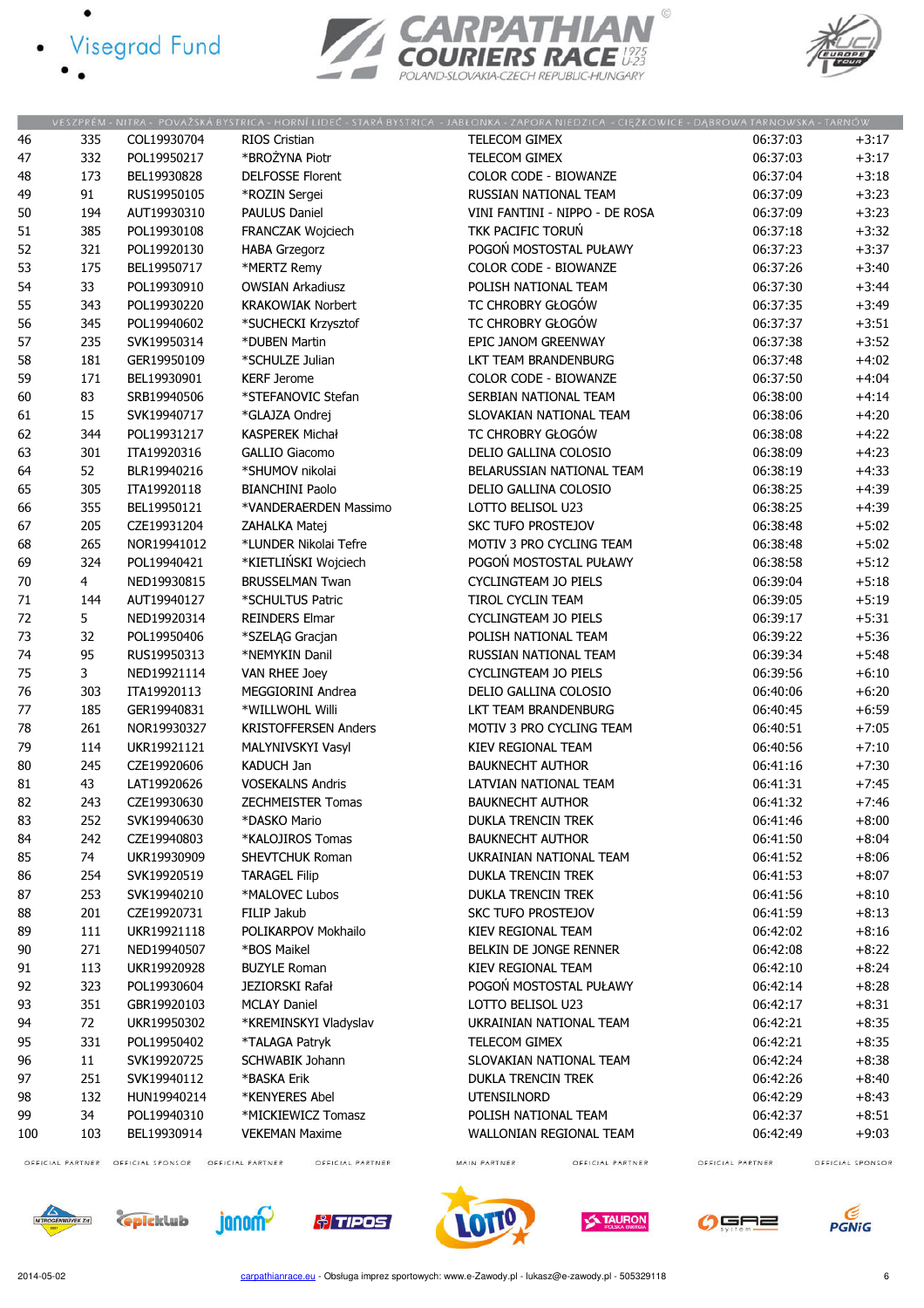- · Visegrad Fund
	-





|     |            |             |                                  | VESZPRÉM - NITRA - POVAŻSKÁ BYSTRICA - HORNÍ LIDEĆ - STARÁ BYSTRICA - JABŁONKA - ZAPORA NIEDZICA - CIĘŻKOWICE - DĄBROWA TARNOWSKA - TARNÓW |          |          |
|-----|------------|-------------|----------------------------------|--------------------------------------------------------------------------------------------------------------------------------------------|----------|----------|
| 101 | 313        | NED19931004 | <b>KOEDIJK Matthijs</b>          | CYCLINGTEAM DE IJSSELSTREEK                                                                                                                | 06:42:51 | $+9:05$  |
| 102 | 104        | BEL19920101 | <b>WASTYN Emiel</b>              | <b>WALLONIAN REGIONAL TEAM</b>                                                                                                             | 06:42:52 | $+9:06$  |
| 103 | 93         | RUS19930713 | <b>SHAYMURATOV Artur</b>         | RUSSIAN NATIONAL TEAM                                                                                                                      | 06:42:59 | $+9:13$  |
| 104 | 203        | CZE19950209 | *LICHNOVSKY Ludek                | <b>SKC TUFO PROSTEJOV</b>                                                                                                                  | 06:43:01 | $+9:15$  |
| 105 | 133        | HUN19950425 | *LENGYEL Zoltan                  | <b>UTENSILNORD</b>                                                                                                                         | 06:43:05 | $+9:19$  |
| 106 | 35         | POL19951124 | *PAWLAK Tobiasz                  | POLISH NATIONAL TEAM                                                                                                                       | 06:43:06 | $+9:20$  |
| 107 | 262        | NOR19940310 | *FANDREM Sivert                  | MOTIV 3 PRO CYCLING TEAM                                                                                                                   | 06:43:20 | $+9:34$  |
| 108 | 232        | SVK19930125 | CHALUPCIK Jan                    | EPIC JANOM GREENWAY                                                                                                                        | 06:43:22 | $+9:36$  |
| 109 | 53         | BLR19951009 | *STROKAV Vasili                  | BELARUSSIAN NATIONAL TEAM                                                                                                                  | 06:43:36 | $+9:50$  |
| 110 | 304        | ITA19941225 | *MARONESE Marco                  | DELIO GALLINA COLOSIO                                                                                                                      | 06:43:39 | $+9:53$  |
| 111 | 292        | POL19920706 | <b>KORDUS Adam</b>               | TARNOVIA TARNOWO PODGÓRNE                                                                                                                  | 06:43:39 | $+9:53$  |
| 112 | 152        | POL19931118 | <b>KOTT Konrad</b>               | WIBATECH FUJI ŻORY                                                                                                                         | 06:43:39 | $+9:53$  |
| 113 | 134        | HUN19951126 | *ROZSA Balazs                    | <b>UTENSILNORD</b>                                                                                                                         | 06:43:41 | $+9:55$  |
| 114 | 275        | NED19940821 | *VERHOEVEN Mike                  | BELKIN DE JONGE RENNER                                                                                                                     | 06:43:41 | $+9:55$  |
| 115 | 373        | GER19941228 | *KRETSCHY Florian                | KED - STEVENS TEAM BERLIN                                                                                                                  | 06:43:48 | $+10:02$ |
| 116 | 12         | SVK19950911 | *HARAG Tomas                     | SLOVAKIAN NATIONAL TEAM                                                                                                                    | 06:43:53 | $+10:07$ |
| 117 | 92         | RUS19940704 | *STEPANOV Aleksandr              | RUSSIAN NATIONAL TEAM                                                                                                                      | 06:43:57 | $+10:11$ |
| 118 | 342        | POL19930212 | ZAJĄC Bartosz                    | TC CHROBRY GŁOGÓW                                                                                                                          | 06:44:00 | $+10:14$ |
|     | 294        | POL19950311 |                                  | TARNOVIA TARNOWO PODGÓRNE                                                                                                                  | 06:44:04 | $+10:18$ |
| 119 |            |             | *KRZYWDA Patryk                  |                                                                                                                                            |          |          |
| 120 | 231        | SVK19941210 | *KOVACIK Juraj<br>*HOLOMEK Milan | EPIC JANOM GREENWAY                                                                                                                        | 06:44:08 | $+10:22$ |
| 121 | 234<br>273 | SVK19950911 |                                  | EPIC JANOM GREENWAY<br>BELKIN DE JONGE RENNER                                                                                              | 06:44:09 | $+10:23$ |
| 122 |            | NED19920317 | <b>SANDERS Dajo</b>              |                                                                                                                                            | 06:44:14 | $+10:28$ |
| 123 | 312        | NED19920719 | VAN DE PUT Peter                 | CYCLINGTEAM DE IJSSELSTREEK                                                                                                                | 06:44:15 | $+10:29$ |
| 124 | 384        | POL19940719 | *KUCHAREK Adrian                 | TKK PACIFIC TORUŃ                                                                                                                          | 06:44:16 | $+10:30$ |
| 125 | 41         | LAT19921029 | <b>LIEPINS Emils</b>             | LATVIAN NATIONAL TEAM                                                                                                                      | 06:44:17 | $+10:31$ |
| 126 | 314        | NED19950916 | *COSTER Kevin                    | CYCLINGTEAM DE IJSSELSTREEK                                                                                                                | 06:44:21 | $+10:35$ |
| 127 | 325        | POL19920930 | <b>CZERKIES Michał</b>           | POGOŃ MOSTOSTAL PUŁAWY                                                                                                                     | 06:44:23 | $+10:37$ |
| 128 | 153        | POL19940608 | *JAROMIN Piotr                   | WIBATECH FUJI ŻORY                                                                                                                         | 06:44:33 | $+10:47$ |
| 129 | 13         | SVK19931015 | <b>JUHANIAK Kamil</b>            | SLOVAKIAN NATIONAL TEAM                                                                                                                    | 06:44:35 | $+10:49$ |
| 130 | 202        | CZE19920713 | <b>VRAZEL Viktor</b>             | <b>SKC TUFO PROSTEJOV</b>                                                                                                                  | 06:44:37 | $+10:51$ |
| 131 | 51         | BLR19950121 | *HARAKHAVIK Uladzmir             | BELARUSSIAN NATIONAL TEAM                                                                                                                  | 06:44:44 | $+10:58$ |
| 132 | 193        | JPN19920108 | <b>KUROEDA Shiki</b>             | VINI FANTINI - NIPPO - DE ROSA                                                                                                             | 06:44:47 | $+11:01$ |
| 133 | 44         | LAT19950123 | *PODANS Andrejs                  | LATVIAN NATIONAL TEAM                                                                                                                      | 06:45:03 | $+11:17$ |
| 134 | 375        | GER19930406 | <b>ZWINGENBERGER Philipp</b>     | <b>KED - STEVENS TEAM BERLIN</b>                                                                                                           | 06:45:12 | $+11:26$ |
| 135 | 45         | LAT19941211 | *BEITANS Krisjanis               | LATVIAN NATIONAL TEAM                                                                                                                      | 06:45:19 | $+11:33$ |
| 136 | 293        | POL19950218 | *WILGUS Wojciech                 | TARNOVIA TARNOWO PODGÓRNE                                                                                                                  | 06:45:52 | $+12:06$ |
| 137 | 272        | NED19950703 | *VID BOGAERT Sem                 | BELKIN DE JONGE RENNER                                                                                                                     | 06:45:56 | $+12:10$ |
| 138 | 233        | SVK19940206 | *LAJCHA Juraj                    | EPIC JANOM GREENWAY                                                                                                                        | 06:46:19 | $+12:33$ |
| 139 | 55         | BLR19921119 | <b>PADALIAK Pavel</b>            | BELARUSSIAN NATIONAL TEAM                                                                                                                  | 06:47:50 | $+14:04$ |
| 140 | 333        | POL19950422 | *KASPERKIEWICZ Maciej            | <b>TELECOM GIMEX</b>                                                                                                                       | 06:48:12 | $+14:26$ |
| 141 | 263        | NOR19940206 | *HAKENRUD Anders Lie             | MOTIV 3 PRO CYCLING TEAM                                                                                                                   | 06:48:14 | $+14:28$ |
| 142 | 222        | GER19921009 | <b>KENDLER Benedikt</b>          | <b>GEBRUDER WEISS - OBERNDORFER</b>                                                                                                        | 06:48:18 | $+14:32$ |
| 143 | 372        | GER19931228 | <b>BEYER Maximilian</b>          | <b>KED - STEVENS TEAM BERLIN</b>                                                                                                           | 06:48:31 | $+14:45$ |
| 144 | 71         | UKR19951012 | *GLADYSH Roman                   | UKRAINIAN NATIONAL TEAM                                                                                                                    | 06:50:06 | $+16:20$ |
| 145 | 274        | NED19921201 | <b>BAL Tom</b>                   | BELKIN DE JONGE RENNER                                                                                                                     | 06:50:07 | $+16:21$ |
| 146 | 182        | GER19950523 | *BERGER Leon                     | LKT TEAM BRANDENBURG                                                                                                                       | 06:50:20 | $+16:34$ |
| 147 | 161        | ALG19920219 | HAMZA Abderahmane Mahdi          | <b>VELO CLUB SOVAC</b>                                                                                                                     | 06:50:33 | $+16:47$ |
| 148 | 365        | HUN19930302 | <b>VARGA Peter</b>               | MUGENRACE TEAM PROLOG                                                                                                                      | 06:51:05 | $+17:19$ |
| 149 | 291        | POL19941004 | *HERCOG Jakub                    | TARNOVIA TARNOWO PODGÓRNE                                                                                                                  | 06:52:49 | $+19:03$ |
| 150 | 154        | POL19951027 | *ROWICKI Wojciech                | WIBATECH FUJI ŻORY                                                                                                                         | 06:53:01 | $+19:15$ |
| 151 | 164        | ALG19931016 | MERDJ Hamza                      | VELO CLUB SOVAC                                                                                                                            | 06:53:06 | $+19:20$ |
| 152 | 73         | UKR19941113 | *LUTSYSHYN Roman                 | UKRAINIAN NATIONAL TEAM                                                                                                                    | 06:53:23 | $+19:37$ |
|     |            |             |                                  |                                                                                                                                            |          |          |

OFFICIAL PARTNER OFFICIAL SPONSOR OFFICIAL PARTNER

OFFICIAL PARTNER

MAIN PARTNER

OFFICIAL PARTNER

OFFICIAL PARTNER















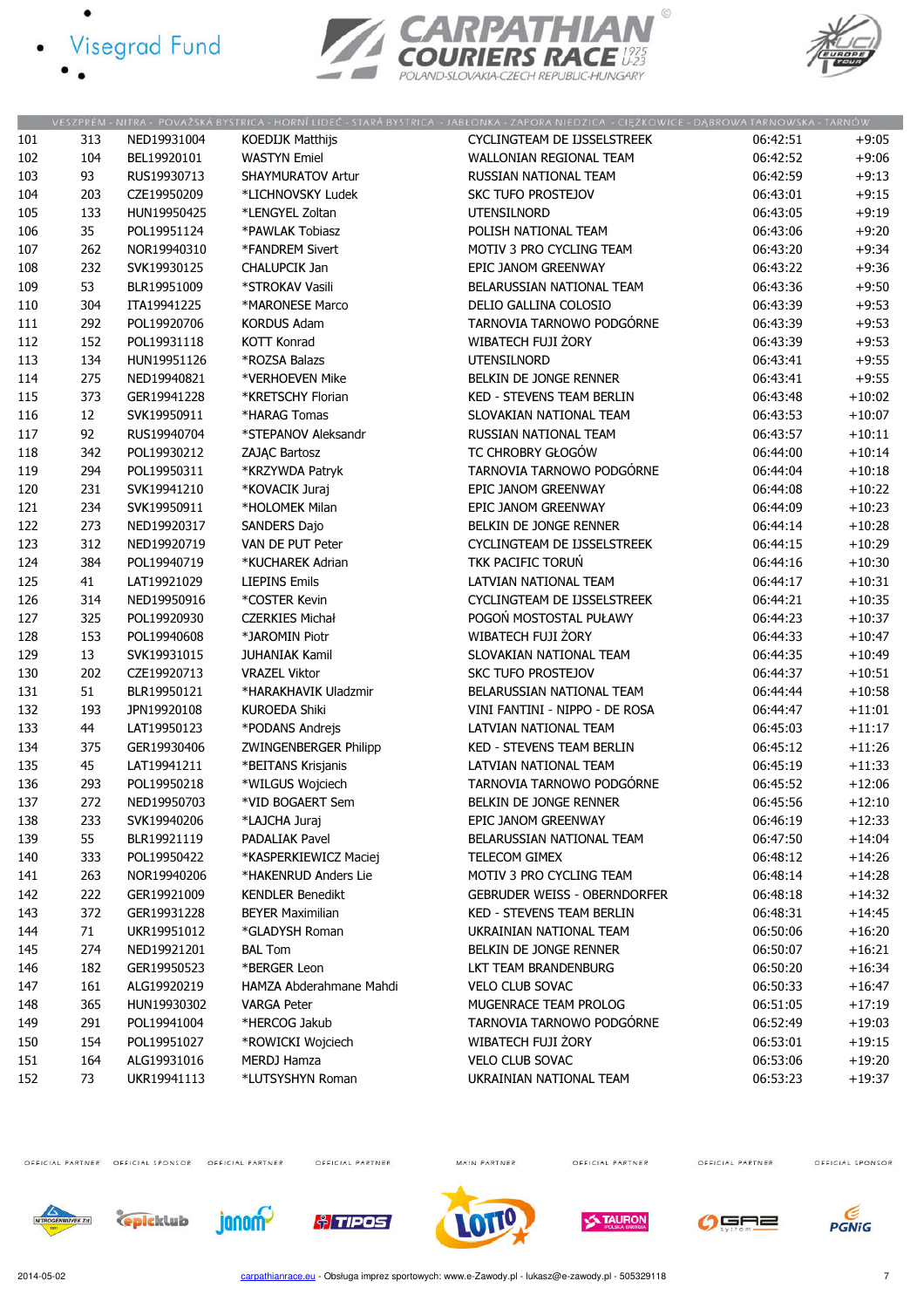





#### VESZPRÉM - NITRA - POVAŽSKÁ BYSTRICA - HORNÍ LIDEČ - STARÁ BYSTRICA - JABŁONKA - ZAPORA NIEDZICA - CIĘŻKOWICE - DĄBROWA TARNOWSKA - TARNÓW KLASYFIKACJA PONIŻEJ 21 PO ETAPIE 3 / RIDERS UNDER 21 AFTER STAGE 3

DŁUGOŚĆ TRASY / DISTANCE OF STAGE KM: 293.00 ŚREDNIA PRĘDKOŚĆ / AVERAGE SPEED: 44.64 km/h

| <b>MIEJSCE</b><br>(PLACE) (NO) | <b>NR</b> | <b>KOD UCI</b><br>(UCI CODE) | <b>NAZWISKO I IMIĘ</b><br>(SURNAME, FIRST NAME) | <b>DRUŻYNA</b><br>(TEAM)     | <b>CZAS</b><br>(TIME) | <b>STRATA</b><br>(DIFF.) |
|--------------------------------|-----------|------------------------------|-------------------------------------------------|------------------------------|-----------------------|--------------------------|
| 1                              | 142       | AUT19940404                  | <b>MUHLBERGER Gregor</b>                        | <b>TIROL CYCLIN TEAM</b>     | 06:33:46              |                          |
| 2                              | 244       | POL19940301                  | KASPERKIEWICZ Przemysław                        | <b>BAUKNECHT AUTHOR</b>      | 06:34:28              | $+42$                    |
| 3                              | 31        | POL19940105                  | <b>REKITA Szymon</b>                            | POLISH NATIONAL TEAM         | 06:35:24              | $+1:38$                  |
| 4                              | 24        | CZE19950531                  | <b>SCHLEGEL Michal</b>                          | CZECH REPUBLIC NATIONAL TEAM | 06:35:29              | $+1:43$                  |
| 5                              | 341       | POL19940715                  | STOSZ Patryk                                    | TC CHROBRY GŁOGÓW            | 06:35:30              | $+1:44$                  |
| 6                              | 354       | NZL19940101                  | MCCORMICK Hayden                                | LOTTO BELISOL U23            | 06:35:49              | $+2:03$                  |
| 7                              | 174       | BEL19950112                  | <b>KAISE Julien</b>                             | <b>COLOR CODE - BIOWANZE</b> | 06:35:51              | $+2:05$                  |
| 8                              | 184       | GER19940919                  | SOBALLA Carl                                    | LKT TEAM BRANDENBURG         | 06:36:01              | $+2:15$                  |
| 9                              | 264       | NOR19940501                  | <b>KLEIVEN Njal Eivind</b>                      | MOTIV 3 PRO CYCLING TEAM     | 06:36:05              | $+2:19$                  |
| 10                             | 81        | SRB19940309                  | <b>BORISAVLJEVIC Milos</b>                      | SERBIAN NATIONAL TEAM        | 06:36:11              | $+2:25$                  |
| 11                             | 141       | AUT19940116                  | <b>BOSMAN Patrick</b>                           | TIROL CYCLIN TEAM            | 06:36:13              | $+2:27$                  |
| 12                             | 381       | POL19951004                  | PALUTA Michał                                   | TKK PACIFIC TORUŃ            | 06:36:24              | $+2:38$                  |
| 13                             | 42        | LAT19940818                  | <b>NEILANDS Kristis</b>                         | LATVIAN NATIONAL TEAM        | 06:36:40              | $+2:54$                  |
| 14                             | 145       | AUT19950121                  | <b>WACHTER Alexander</b>                        | TIROL CYCLIN TEAM            | 06:36:45              | $+2:59$                  |
| 15                             | 143       | AUT19950304                  | <b>SCHIPFLINGER Florian</b>                     | TIROL CYCLIN TEAM            | 06:37:02              | $+3:16$                  |
| 16                             | 332       | POL19950217                  | <b>BROŻYNA Piotr</b>                            | TELECOM GIMEX                | 06:37:03              | $+3:17$                  |
| 17                             | 91        | RUS19950105                  | ROZIN Sergei                                    | RUSSIAN NATIONAL TEAM        | 06:37:09              | $+3:23$                  |
| 18                             | 175       | BEL19950717                  | <b>MERTZ Remy</b>                               | COLOR CODE - BIOWANZE        | 06:37:26              | $+3:40$                  |
| 19                             | 345       | POL19940602                  | SUCHECKI Krzysztof                              | TC CHROBRY GŁOGÓW            | 06:37:37              | $+3:51$                  |
| 20                             | 235       | SVK19950314                  | <b>DUBEN Martin</b>                             | EPIC JANOM GREENWAY          | 06:37:38              | $+3:52$                  |
| 21                             | 181       | GER19950109                  | SCHULZE Julian                                  | LKT TEAM BRANDENBURG         | 06:37:48              | $+4:02$                  |
| 22                             | 83        | SRB19940506                  | STEFANOVIC Stefan                               | SERBIAN NATIONAL TEAM        | 06:38:00              | $+4:14$                  |
| 23                             | 15        | SVK19940717                  | GLAJZA Ondrej                                   | SLOVAKIAN NATIONAL TEAM      | 06:38:06              | $+4:20$                  |
| 24                             | 52        | BLR19940216                  | SHUMOV nikolai                                  | BELARUSSIAN NATIONAL TEAM    | 06:38:19              | $+4:33$                  |
| 25                             | 355       | BEL19950121                  | VANDERAERDEN Massimo                            | LOTTO BELISOL U23            | 06:38:25              | $+4:39$                  |
| 26                             | 265       | NOR19941012                  | LUNDER Nikolai Tefre                            | MOTIV 3 PRO CYCLING TEAM     | 06:38:48              | $+5:02$                  |
| 27                             | 324       | POL19940421                  | KIETLIŃSKI Wojciech                             | POGOŃ MOSTOSTAL PUŁAWY       | 06:38:58              | $+5:12$                  |
| 28                             | 144       | AUT19940127                  | <b>SCHULTUS Patric</b>                          | TIROL CYCLIN TEAM            | 06:39:05              | $+5:19$                  |
| 29                             | 32        | POL19950406                  | SZELĄG Gracjan                                  | POLISH NATIONAL TEAM         | 06:39:22              | $+5:36$                  |
| 30                             | 95        | RUS19950313                  | NEMYKIN Danil                                   | RUSSIAN NATIONAL TEAM        | 06:39:34              | $+5:48$                  |
| 31                             | 185       | GER19940831                  | <b>WILLWOHL Willi</b>                           | LKT TEAM BRANDENBURG         | 06:40:45              | $+6:59$                  |
| 32                             | 252       | SVK19940630                  | <b>DASKO Mario</b>                              | <b>DUKLA TRENCIN TREK</b>    | 06:41:46              | $+8:00$                  |
| 33                             | 242       | CZE19940803                  | <b>KALOJIROS Tomas</b>                          | <b>BAUKNECHT AUTHOR</b>      | 06:41:50              | $+8:04$                  |
| 34                             | 253       | SVK19940210                  | <b>MALOVEC Lubos</b>                            | <b>DUKLA TRENCIN TREK</b>    | 06:41:56              | $+8:10$                  |
| 35                             | 271       | NED19940507                  | <b>BOS Maikel</b>                               | BELKIN DE JONGE RENNER       | 06:42:08              | $+8:22$                  |
| 36                             | 72        | UKR19950302                  | KREMINSKYI Vladyslav                            | UKRAINIAN NATIONAL TEAM      | 06:42:21              | $+8:35$                  |
| 37                             | 331       | POL19950402                  | <b>TALAGA Patryk</b>                            | TELECOM GIMEX                | 06:42:21              | $+8:35$                  |
| 38                             | 251       | SVK19940112                  | <b>BASKA Erik</b>                               | <b>DUKLA TRENCIN TREK</b>    | 06:42:26              | $+8:40$                  |
| 39                             | 132       | HUN19940214                  | <b>KENYERES Abel</b>                            | <b>UTENSILNORD</b>           | 06:42:29              | $+8:43$                  |
| 40                             | 34        | POL19940310                  | MICKIEWICZ Tomasz                               | POLISH NATIONAL TEAM         | 06:42:37              | $+8:51$                  |
| 41                             | 203       | CZE19950209                  | LICHNOVSKY Ludek                                | SKC TUFO PROSTEJOV           | 06:43:01              | $+9:15$                  |
| 42                             | 133       | HUN19950425                  | LENGYEL Zoltan                                  | UTENSILNORD                  | 06:43:05              | $+9:19$                  |
| 43                             | 35        | POL19951124                  | PAWLAK Tobiasz                                  | POLISH NATIONAL TEAM         | 06:43:06              | +9:20                    |
| 44                             | 262       | NOR19940310                  | <b>FANDREM Sivert</b>                           | MOTIV 3 PRO CYCLING TEAM     | 06:43:20              | $+9:34$                  |
| 45                             | 53        | BLR19951009                  | STROKAV Vasili                                  | BELARUSSIAN NATIONAL TEAM    | 06:43:36              | $+9:50$                  |
| 46                             | 304       | ITA19941225                  | <b>MARONESE Marco</b>                           | DELIO GALLINA COLOSIO        | 06:43:39              | $+9:53$                  |
| 47                             | 134       | HUN19951126                  | ROZSA Balazs                                    | UTENSILNORD                  | 06:43:41              | $+9:55$                  |
| 48                             | 275       | NED19940821                  | <b>VERHOEVEN Mike</b>                           | BELKIN DE JONGE RENNER       | 06:43:41              | $+9:55$                  |
| 49                             | 373       | GER19941228                  | <b>KRETSCHY Florian</b>                         | KED - STEVENS TEAM BERLIN    | 06:43:48              | $+10:02$                 |
|                                |           |                              |                                                 |                              |                       |                          |

OFFICIAL PARTNER OFFICIAL SPONSOR OFFICIAL PARTNER

OFFICIAL PARTNER

MAIN PARTNER

OFFICIAL PARTNER

OFFICIAL PARTNER













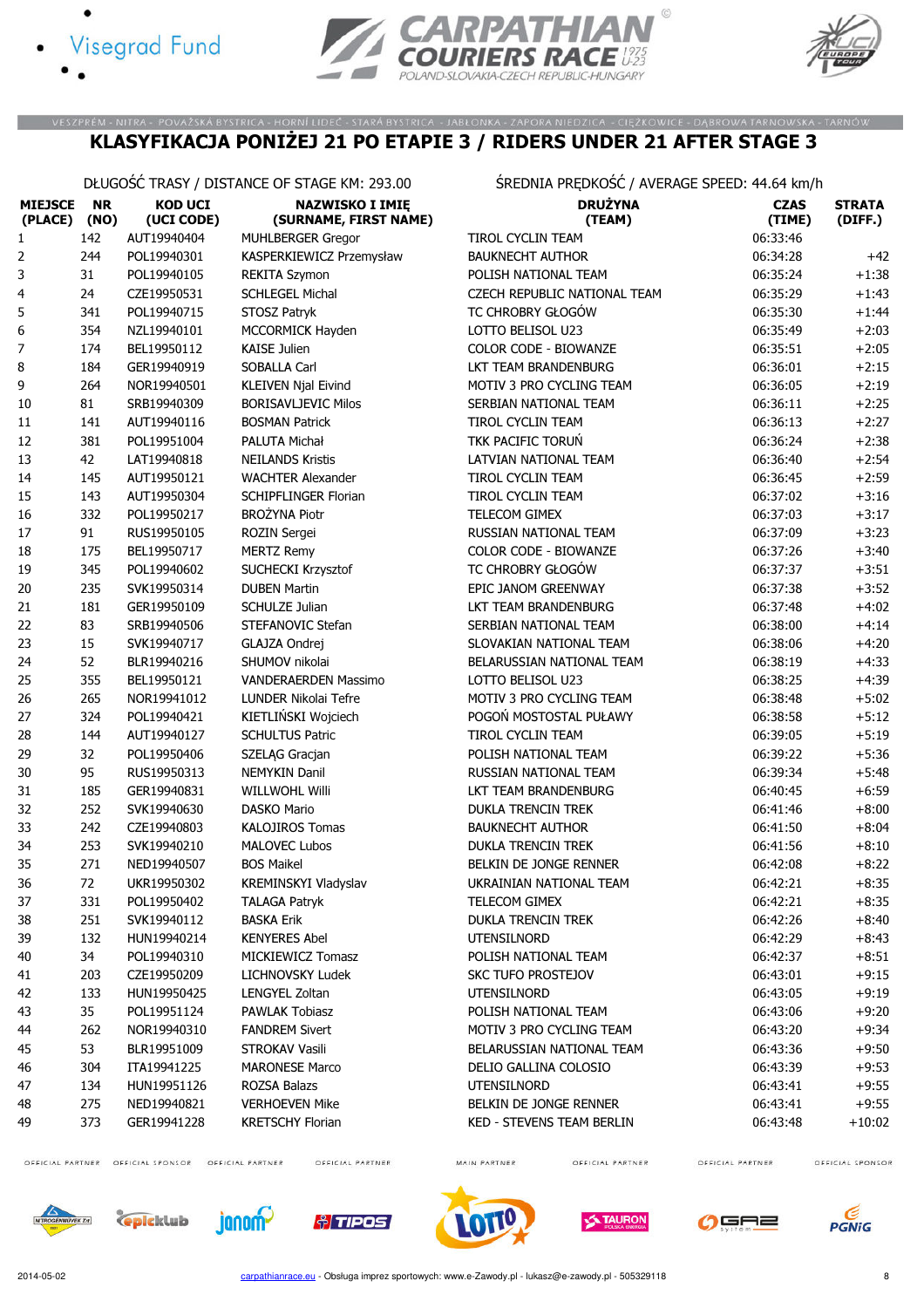







|    |     |             |                            | VESZPRÉM - NITRA - POVAŽSKÁ BYSTRICA - HORNÍ LIDEČ - STARÁ BYSTRICA - JABŁONKA - ZAPORA NIEDZICA - CIEŽKOWICE - DABROWA TARNOWSKA - TARNÓW |          |          |
|----|-----|-------------|----------------------------|--------------------------------------------------------------------------------------------------------------------------------------------|----------|----------|
| 50 | 12  | SVK19950911 | <b>HARAG Tomas</b>         | SLOVAKIAN NATIONAL TEAM                                                                                                                    | 06:43:53 | $+10:07$ |
| 51 | 92  | RUS19940704 | STEPANOV Aleksandr         | RUSSIAN NATIONAL TEAM                                                                                                                      | 06:43:57 | $+10:11$ |
| 52 | 294 | POL19950311 | <b>KRZYWDA Patryk</b>      | TARNOVIA TARNOWO PODGÓRNE                                                                                                                  | 06:44:04 | $+10:18$ |
| 53 | 231 | SVK19941210 | <b>KOVACIK Juraj</b>       | EPIC JANOM GREENWAY                                                                                                                        | 06:44:08 | $+10:22$ |
| 54 | 234 | SVK19950911 | <b>HOLOMEK Milan</b>       | EPIC JANOM GREENWAY                                                                                                                        | 06:44:09 | $+10:23$ |
| 55 | 384 | POL19940719 | <b>KUCHAREK Adrian</b>     | <b>TKK PACIFIC TORUŃ</b>                                                                                                                   | 06:44:16 | $+10:30$ |
| 56 | 314 | NED19950916 | <b>COSTER Kevin</b>        | CYCLINGTEAM DE IJSSELSTREEK                                                                                                                | 06:44:21 | $+10:35$ |
| 57 | 153 | POL19940608 | <b>JAROMIN Piotr</b>       | WIBATECH FUJI ŻORY                                                                                                                         | 06:44:33 | $+10:47$ |
| 58 | 51  | BLR19950121 | <b>HARAKHAVIK Uladzmir</b> | BELARUSSIAN NATIONAL TEAM                                                                                                                  | 06:44:44 | $+10:58$ |
| 59 | 44  | LAT19950123 | PODANS Andrejs             | LATVIAN NATIONAL TEAM                                                                                                                      | 06:45:03 | $+11:17$ |
| 60 | 45  | LAT19941211 | <b>BEITANS Krisjanis</b>   | LATVIAN NATIONAL TEAM                                                                                                                      | 06:45:19 | $+11:33$ |
| 61 | 293 | POL19950218 | <b>WILGUS Wojciech</b>     | TARNOVIA TARNOWO PODGÓRNE                                                                                                                  | 06:45:52 | $+12:06$ |
| 62 | 272 | NED19950703 | <b>VID BOGAERT Sem</b>     | BELKIN DE JONGE RENNER                                                                                                                     | 06:45:56 | $+12:10$ |
| 63 | 233 | SVK19940206 | LAJCHA Juraj               | EPIC JANOM GREENWAY                                                                                                                        | 06:46:19 | $+12:33$ |
| 64 | 333 | POL19950422 | KASPERKIEWICZ Maciej       | <b>TELECOM GIMEX</b>                                                                                                                       | 06:48:12 | $+14:26$ |
| 65 | 263 | NOR19940206 | <b>HAKENRUD Anders Lie</b> | MOTIV 3 PRO CYCLING TEAM                                                                                                                   | 06:48:14 | $+14:28$ |
| 66 | 71  | UKR19951012 | <b>GLADYSH Roman</b>       | UKRAINIAN NATIONAL TEAM                                                                                                                    | 06:50:06 | $+16:20$ |
| 67 | 182 | GER19950523 | <b>BERGER Leon</b>         | LKT TEAM BRANDENBURG                                                                                                                       | 06:50:20 | $+16:34$ |
| 68 | 291 | POL19941004 | <b>HERCOG Jakub</b>        | TARNOVIA TARNOWO PODGÓRNE                                                                                                                  | 06:52:49 | $+19:03$ |
| 69 | 154 | POL19951027 | ROWICKI Wojciech           | WIBATECH FUJI ŻORY                                                                                                                         | 06:53:01 | $+19:15$ |
| 70 | 73  | UKR19941113 | <b>LUTSYSHYN Roman</b>     | UKRAINIAN NATIONAL TEAM                                                                                                                    | 06:53:23 | $+19:37$ |

# KLASYFIKACJA DRUŻYNOWA PO ETAPIE 3 / TEAM CLASSIFICATION AFTER STAGE 3

| <b>MIEJSCE</b> | <b>KOD UCI</b><br>(PLACE) (UCI CODE) | <b>DRUŻYNA</b><br>(TEAM)               | <b>KRAJ</b><br>(COUNTRY) | <b>CZAS</b><br>(TIME) | <b>STRATA</b><br>(DIFF.) |
|----------------|--------------------------------------|----------------------------------------|--------------------------|-----------------------|--------------------------|
| 1              | <b>CJP</b>                           | CJP CYCLINGTEAM JO PIELS               | <b>NED</b>               | 19:44:06              |                          |
| 2              | TIR                                  | TIR TIROL CYCLIN TEAM                  | <b>AUT</b>               | 19:44:31              | $+25$                    |
| 3              | <b>CZE</b>                           | CZE CZECH REPUBLIC NATIONAL TEAM       | <b>CZE</b>               | 19:46:12              | $+2:06$                  |
| $\overline{4}$ | <b>WAL</b>                           | WAL WALLONIAN REGIONAL TEAM            | <b>BEL</b>               | 19:47:24              | $+3:18$                  |
| 5              | PAC                                  | PAC TKK PACIFIC TORUN                  | <b>POL</b>               | 19:47:30              | $+3:24$                  |
| 6              | <b>CCB</b>                           | CCB COLOR CODE - BIOWANZE              | <b>BEL</b>               | 19:47:56              | $+3:50$                  |
| $\overline{7}$ | <b>VFN</b>                           | VFN VINI FANTINI - NIPPO - DE ROSA     | <b>JPN</b>               | 19:47:59              | $+3:53$                  |
| 8              | GWO                                  | GWO GEBRUDER WEISS - OBERNDORFER       | <b>AUT</b>               | 19:48:04              | $+3:58$                  |
| 9              | <b>LKT</b>                           | LKT LKT TEAM BRANDENBURG               | <b>GER</b>               | 19:48:28              | $+4:22$                  |
| 10             | <b>LBL</b>                           | LBL LOTTO BELISOL U23                  | <b>BEL</b>               | 19:49:30              | $+5:24$                  |
| 11             | <b>DEL</b>                           | DEL DELIO GALLINA COLOSIO              | <b>ITA</b>               | 19:50:18              | $+6:12$                  |
| 12             | <b>KED</b>                           | <b>KED KED - STEVENS TEAM BERLIN</b>   | <b>GER</b>               | 19:50:33              | $+6:27$                  |
| 13             | <b>CLG</b>                           | CLG TC CHROBRY GŁOGÓW                  | <b>POL</b>               | 19:50:43              | $+6:37$                  |
| 14             | <b>SRB</b>                           | SRB SERBIAN NATIONAL TEAM              | <b>SRB</b>               | 19:51:02              | $+6:56$                  |
| 15             | <b>POL</b>                           | POL POLISH NATIONAL TEAM               | POL                      | 19:51:23              | $+7:17$                  |
| 16             | PMP                                  | PMP POGOŃ MOSTOSTAL PUŁAWY             | <b>POL</b>               | 19:51:54              | $+7:48$                  |
| 17             | <b>BAU</b>                           | <b>BAU BAUKNECHT AUTHOR</b>            | <b>CZE</b>               | 19:52:37              | $+8:31$                  |
| 18             | <b>MPC</b>                           | MPC MOTIV 3 PRO CYCLING TEAM           | <b>NOR</b>               | 19:54:18              | $+10:12$                 |
| 19             | <b>TMG</b>                           | TMG TELECOM GIMEX                      | <b>ESP</b>               | 19:56:27              | $+12:21$                 |
| 20             | KIV                                  | KIV KIEV REGIONAL TEAM                 | <b>UKR</b>               | 19:59:22              | $+15:16$                 |
| 21             | <b>RUS</b>                           | RUS RUSSIAN NATIONAL TEAM              | <b>RUS</b>               | 19:59:25              | $+15:19$                 |
| 22             | LAT                                  | LAT LATVIAN NATIONAL TEAM              | LAT                      | 20:02:28              | $+18:22$                 |
| 23             | IJS                                  | <b>IJS CYCLINGTEAM DE IJSSELSTREEK</b> | <b>NED</b>               | 20:03:30              | $+19:24$                 |
| 24             | <b>BLR</b>                           | BLR BELARUSSIAN NATIONAL TEAM          | <b>BLR</b>               | 20:03:35              | $+19:29$                 |
| 25             | <b>SKC</b>                           | SKC SKC TUFO PROSTFIOV                 | <b>CZE</b>               | 20:03:48              | $+19:42$                 |
| 26             | <b>SVK</b>                           | SVK SLOVAKIAN NATIONAL TEAM            | <b>SVK</b>               | 20:04:23              | $+20:17$                 |
| 27             | <b>JAN</b>                           | JAN EPIC JANOM GREENWAY                | <b>SVK</b>               | 20:05:08              | $+21:02$                 |
| 28             | <b>DUK</b>                           | DUK DUKLA TRENCIN TREK                 | <b>SVK</b>               | 20:05:35              | $+21:29$                 |
| 29             | <b>UNA</b>                           | <b>UNA UTENSILNORD</b>                 | <b>HUN</b>               | 20:09:15              | $+25:09$                 |

OFFICIAL PARTNER OFFICIAL SPONSOR OFFICIAL PARTNER

OFFICIAL PARTNER

MAIN PARTNER

OFFICIAL PARTNER

OFFICIAL PARTNER













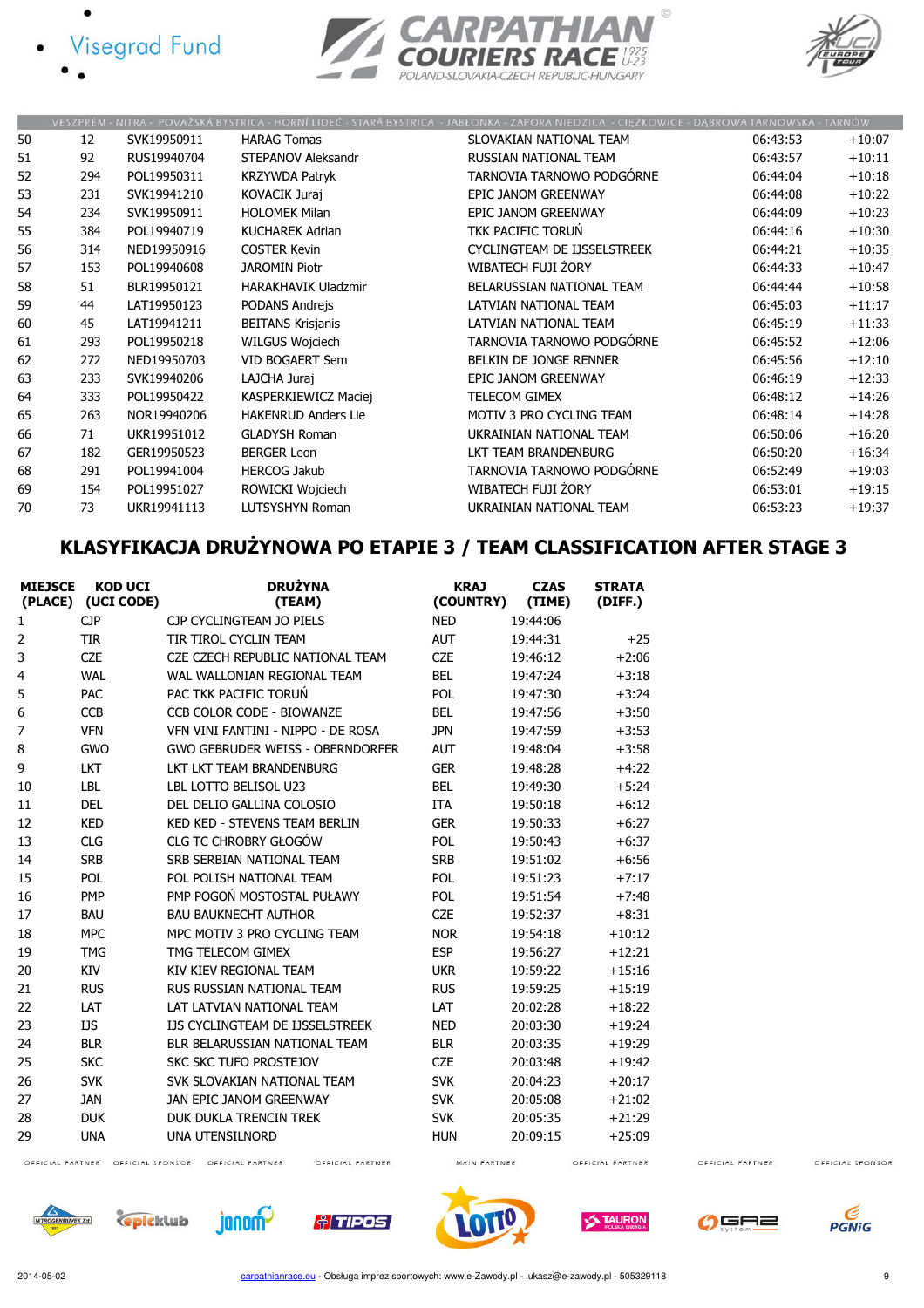





|    |     | VESZPRÉM - NITRA - POVAŽSKÁ BYSTRICA - HORNÍ LIDEČ - STARÁ BYSTRICA - JABŁONKA - ZAPORA NIEDZICA - CIEŻKOWICE - DABROWA TARNOWSKA - TARNÓ! |            |          |          |  |
|----|-----|--------------------------------------------------------------------------------------------------------------------------------------------|------------|----------|----------|--|
| 30 | jor | JOR BELKIN DE JONGE RENNER                                                                                                                 | <b>NED</b> | 20:09:37 | $+25:31$ |  |
| 31 | TAR | TAR TARNOVIA TARNOWO PODGÓRNE                                                                                                              | <b>POL</b> | 20:12:52 | $+28:46$ |  |
| 32 | ukr | UKR UKRAINIAN NATIONAL TEAM                                                                                                                | ukr        | 20:14:19 | $+30:13$ |  |
| 33 | WIB | WIB WIBATECH FUJI ZORY                                                                                                                     | <b>POL</b> | 20:21:13 | $+37:07$ |  |

# KLASYFIKACJA GÓRSKA PO ETAPIE 3 / CLIMBER CLASSIFICATION AFTER STAGE 3

| <b>MIEJSCE</b><br>(PLACE) | <b>NR</b><br>(NO) | <b>KOD UCI</b><br>(UCI CODE) | <b>NAZWISKO I IMIE</b><br>(SURNAME, FIRST NAME) | <b>DRUŻYNA</b><br>(TEAM)     | <b>PUNKTY</b><br>(POINTS) |
|---------------------------|-------------------|------------------------------|-------------------------------------------------|------------------------------|---------------------------|
|                           |                   | NED19931202                  | <b>BOUWMAN Koen</b>                             | CYCLINGTEAM JO PIELS         |                           |
| 2                         | 23                | CZE19930209                  | <b>HAMPL Petr</b>                               | CZECH REPUBLIC NATIONAL TEAM |                           |
| 3                         | 105               | BEL19930128                  | <b>TOUQUET Joren</b>                            | WALLONIAN REGIONAL TEAM      | 3                         |
| $\overline{4}$            | 31                | POL19940105                  | *REKITA Szymon                                  | POLISH NATIONAL TEAM         |                           |
| 5                         | 181               | GER19950109                  | *SCHULZE Julian                                 | LKT TEAM BRANDENBURG         |                           |
| 6                         | 21                | CZE19930119                  | <b>TUREK Daniel</b>                             | CZECH REPUBLIC NATIONAL TEAM |                           |
| 7                         | 344               | POL19931217                  | <b>KASPEREK Michał</b>                          | TC CHROBRY GŁOGÓW            |                           |
| 8                         | 254               | SVK19920519                  | <b>TARAGEL Filip</b>                            | <b>DUKLA TRENCIN TREK</b>    |                           |

#### KLASYFIKACJA NAJAKTYWNIEJSZEGO PO ETAPIE 3 / COMBATIVITY CLASSIFICATION AFTER STAGE 3

| <b>MIEJSCE</b><br>(PLACE) | <b>NR</b><br>(NO) | <b>KOD UCI</b><br>(UCI CODE) | <b>NAZWISKO I IMIE</b><br>(SURNAME, FIRST NAME) | <b>DRUŻYNA</b><br>(TEAM)     | <b>PUNKTY</b><br>(POINTS) |
|---------------------------|-------------------|------------------------------|-------------------------------------------------|------------------------------|---------------------------|
|                           | 352               | BEL19930625                  | <b>CAPIOT Amaury</b>                            | LOTTO BELISOL U23            | 6                         |
| 2                         | 244               | POL19940301                  | *KASPERKIEWICZ Przemysław                       | <b>BAUKNECHT AUTHOR</b>      | 6                         |
| 3                         | 251               | SVK19940112                  | *BASKA Erik                                     | <b>DUKLA TRENCIN TREK</b>    | 4                         |
| 4                         | 142               | AUT19940404                  | *MUHLBERGER Gregor                              | TIROL CYCLIN TEAM            |                           |
| 5                         | 25                | CZE19930317                  | <b>SISR Frantisek</b>                           | CZECH REPUBLIC NATIONAL TEAM |                           |
| 6                         | 171               | BEL19930901                  | <b>KERF Jerome</b>                              | COLOR CODE - BIOWANZE        |                           |
| 7                         | 52                | BLR19940216                  | *SHUMOV nikolai                                 | BELARUSSIAN NATIONAL TEAM    |                           |
| 8                         | 4                 | NED19930815                  | <b>BRUSSELMAN Twan</b>                          | CYCLINGTEAM JO PIELS         |                           |
| 9                         |                   | NED19931202                  | <b>BOUWMAN Koen</b>                             | CYCLINGTEAM JO PIELS         |                           |
| 10                        | 341               | POL19940715                  | *STOSZ Patryk                                   | TC CHROBRY GŁOGÓW            |                           |
| 11                        | 33                | POL19930910                  | <b>OWSIAN Arkadiusz</b>                         | POLISH NATIONAL TEAM         |                           |

#### KLASYFIKACJA PUNKTOWA PO ETAPIE 3 / POINTS CLASSIFICATION AFTER STAGE 3

| <b>MIEJSCE</b><br>(PLACE) | <b>NR</b><br>(NO) | <b>KOD UCI</b><br>(UCI CODE) | <b>NAZWISKO I IMIE</b><br>(SURNAME, FIRST NAME) | <b>DRUŻYNA</b><br>(TEAM)            | <b>PUNKTY</b><br>(POINTS) |
|---------------------------|-------------------|------------------------------|-------------------------------------------------|-------------------------------------|---------------------------|
|                           | 191               | ROU19920904                  | <b>GROSU Eduard</b>                             | VINI FANTINI - NIPPO - DE ROSA      | 52                        |
| 2                         | 142               | AUT19940404                  | *MUHLBERGER Gregor                              | TIROL CYCLIN TEAM                   | 38                        |
| 3                         |                   | NED19921021                  | <b>HOEKSTRA Jochem</b>                          | CYCLINGTEAM JO PIELS                | 31                        |
| 4                         | 171               | BEL19930901                  | <b>KERF Jerome</b>                              | COLOR CODE - BIOWANZE               | 29                        |
| 5                         | 101               | BEL19930919                  | CARNEVALI Jean-Albert                           | <b>WALLONIAN REGIONAL TEAM</b>      | 28                        |
| 6                         | 244               | POL19940301                  | *KASPERKIEWICZ Przemysław                       | <b>BAUKNECHT AUTHOR</b>             | 26                        |
|                           | 352               | BEL19930625                  | <b>CAPIOT Amaury</b>                            | LOTTO BELISOL U23                   | 26                        |
| 8                         | 3                 | NED19921114                  | <b>VAN RHEE Joey</b>                            | CYCLINGTEAM JO PIELS                | 23                        |
| 9                         | 25                | CZE19930317                  | <b>SISR Frantisek</b>                           | CZECH REPUBLIC NATIONAL TEAM        | 21                        |
| 10                        | 383               | POL19920417                  | <b>OBORSKI Dominik</b>                          | TKK PACIFIC TORUN                   | 21                        |
| 11                        | 185               | GER19940831                  | *WILLWOHL Willi                                 | LKT TEAM BRANDENBURG                | 20                        |
| 12                        | 144               | AUT19940127                  | *SCHULTUS Patric                                | TIROL CYCLIN TEAM                   | 19                        |
| 13                        | $\overline{2}$    | NED19931202                  | <b>BOUWMAN Koen</b>                             | CYCLINGTEAM JO PIELS                | 18                        |
| 14                        | 221               | AUT19931104                  | <b>GOGL Michael</b>                             | <b>GEBRUDER WEISS - OBERNDORFER</b> | 17                        |
| 15                        | 33                | POL19930910                  | <b>OWSIAN Arkadiusz</b>                         | POLISH NATIONAL TEAM                | 17                        |

OFFICIAL PARTNER OFFICIAL SPONSOR OFFICIAL PARTNER

OFFICIAL PARTNER

MAIN PARTNER

OFFICIAL PARTNER

OFFICIAL SPONSOR











OFFICIAL PARTNER

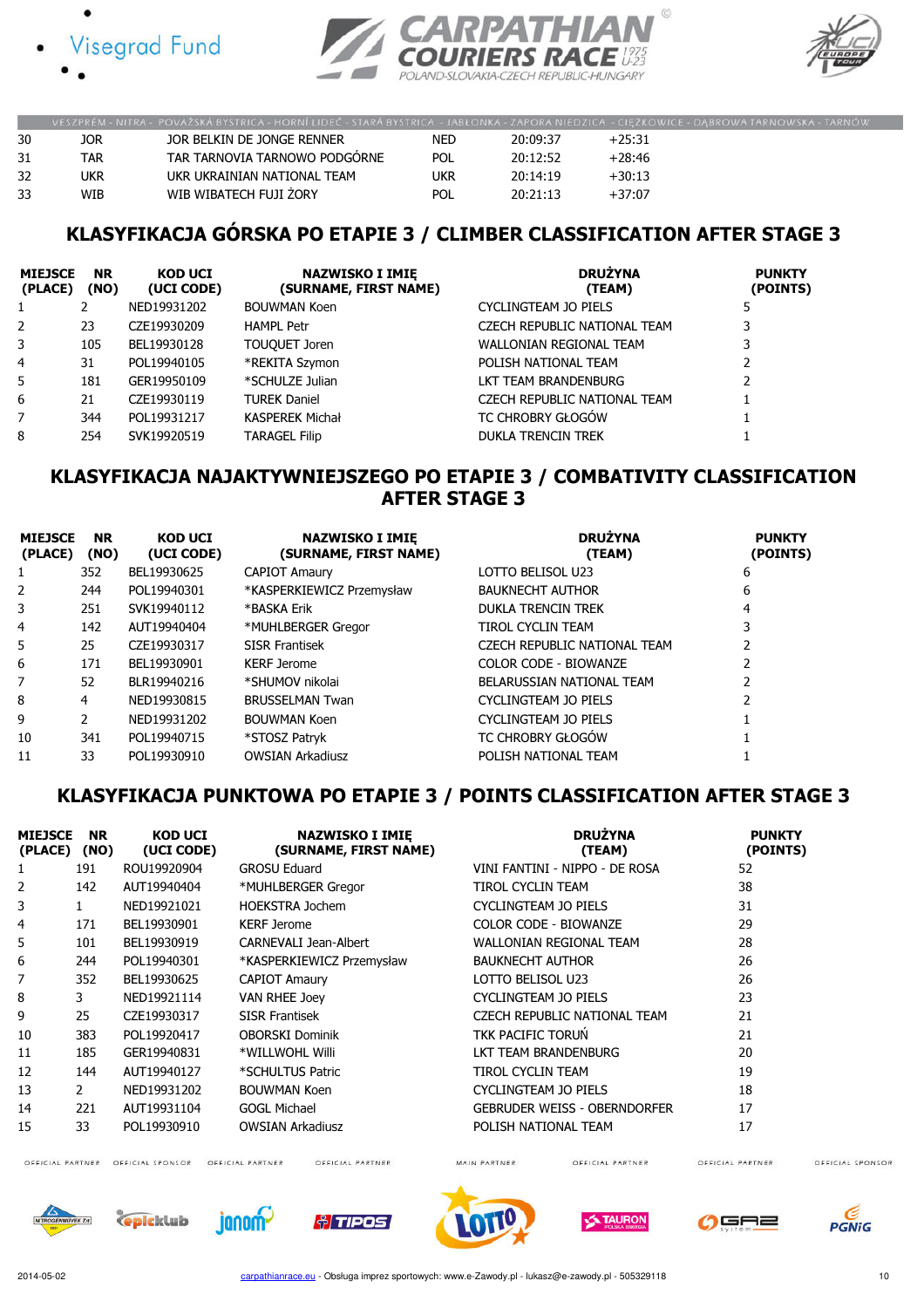![](_page_10_Figure_0.jpeg)

![](_page_10_Picture_2.jpeg)

![](_page_10_Figure_3.jpeg)

|    |     |             |                        | VESZPRÉM - NITRA - POVAŻSKÁ BYSTRICA - HORNÍ LIDEČ - STARÁ BYSTRICA - JABŁONKA - ZAPORA NIEDZICA - CIĘŻKOWICE - DĄBROWA TARNOWSKA - TARNÓW |                |  |
|----|-----|-------------|------------------------|--------------------------------------------------------------------------------------------------------------------------------------------|----------------|--|
| 16 | 303 | ITA19920113 | MEGGIORINI Andrea      | DELIO GALLINA COLOSIO                                                                                                                      | 17             |  |
| 17 | 41  | LAT19921029 | <b>LIEPINS Emils</b>   | LATVIAN NATIONAL TEAM                                                                                                                      | 17             |  |
| 18 | 5.  | NED19920314 | <b>REINDERS Elmar</b>  | CYCLINGTEAM JO PIELS                                                                                                                       | 16             |  |
| 19 | 351 | GBR19920103 | <b>MCLAY Daniel</b>    | LOTTO BELISOL U23                                                                                                                          | 16             |  |
| 20 | 223 | CZE19920401 | <b>KOUDELA Tomas</b>   | GEBRUDER WEISS - OBERNDORFER                                                                                                               | 15             |  |
| 21 | 172 | BEL19930624 | <b>WARNIER Antoine</b> | <b>COLOR CODE - BIOWANZE</b>                                                                                                               | 14             |  |
| 22 | 375 | GER19930406 | ZWINGENBERGER Philipp  | KED - STEVENS TEAM BERLIN                                                                                                                  | 13             |  |
| 23 | 21  | CZE19930119 | <b>TUREK Daniel</b>    | CZECH REPUBLIC NATIONAL TEAM                                                                                                               | 12             |  |
| 24 | 184 | GER19940919 | *SOBALLA Carl          | LKT TEAM BRANDENBURG                                                                                                                       | 12             |  |
| 25 | 302 | ITA19930401 | <b>GABBURO Davide</b>  | DELIO GALLINA COLOSIO                                                                                                                      | 11             |  |
| 26 | 52  | BLR19940216 | *SHUMOV nikolai        | BELARUSSIAN NATIONAL TEAM                                                                                                                  | 11             |  |
| 27 | 42  | LAT19940818 | *NEILANDS Kristis      | LATVIAN NATIONAL TEAM                                                                                                                      | 10             |  |
| 28 | 95  | RUS19950313 | *NEMYKIN Danil         | <b>RUSSIAN NATIONAL TEAM</b>                                                                                                               | 10             |  |
| 29 | 31  | POL19940105 | *REKITA Szymon         | POLISH NATIONAL TEAM                                                                                                                       | 9              |  |
| 30 | 183 | GER19930625 | <b>KOCH Janas</b>      | LKT TEAM BRANDENBURG                                                                                                                       | 8              |  |
| 31 | 24  | CZE19950531 | *SCHLEGEL Michal       | CZECH REPUBLIC NATIONAL TEAM                                                                                                               | $\overline{7}$ |  |
| 32 | 114 | UKR19921121 | MALYNIVSKYI Vasyl      | KIEV REGIONAL TEAM                                                                                                                         | $\overline{7}$ |  |
| 33 | 105 | BEL19930128 | TOUQUET Joren          | WALLONIAN REGIONAL TEAM                                                                                                                    | 6              |  |
| 34 | 381 | POL19951004 | *PALUTA Michał         | TKK PACIFIC TORUŃ                                                                                                                          | 6              |  |
| 35 | 382 | POL19920116 | <b>WARCHOŁ Bartosz</b> | <b>TKK PACIFIC TORUN</b>                                                                                                                   | 5              |  |
| 36 | 23  | CZE19930209 | <b>HAMPL Petr</b>      | CZECH REPUBLIC NATIONAL TEAM                                                                                                               | 4              |  |
| 37 | 104 | BEL19920101 | <b>WASTYN Emiel</b>    | <b>WALLONIAN REGIONAL TEAM</b>                                                                                                             | 4              |  |
| 38 | 341 | POL19940715 | *STOSZ Patryk          | TC CHROBRY GŁOGÓW                                                                                                                          | 3              |  |
| 39 | 225 | GER19920128 | MEIER Aleksander       | GEBRUDER WEISS - OBERNDORFER                                                                                                               | 3              |  |
| 40 | 323 | POL19930604 | JEZIORSKI Rafał        | POGOŃ MOSTOSTAL PUŁAWY                                                                                                                     | 3              |  |
| 41 | 301 | ITA19920316 | GALLIO Giacomo         | DELIO GALLINA COLOSIO                                                                                                                      | $\overline{2}$ |  |
| 42 | 103 | BEL19930914 | <b>VEKEMAN Maxime</b>  | WALLONIAN REGIONAL TEAM                                                                                                                    | $\overline{2}$ |  |
| 43 | 321 | POL19920130 | <b>HABA Grzegorz</b>   | POGOŃ MOSTOSTAL PUŁAWY                                                                                                                     | $\mathbf{1}$   |  |

### KLASYFIKACJA AWANSUJĄCYCH PO ETAPIE 3 / ADVANCE RIDER CLASSIFICATION AFTER STAGE 3

| <b>MIEJSCE</b><br>(PLACE) | <b>NR</b><br>(NO) | <b>KOD UCI</b><br>(UCI CODE) | <b>NAZWISKO I IMIE</b><br>(SURNAME, FIRST NAME) | <b>DRUŻYNA</b><br>(TEAM)         | <b>ETAP 1</b><br>(STAGE 1) | <b>PO ETAPIE 3</b><br>(AFTER STAGE 3) | <b>RÓŻN</b><br>(DIFF.) |
|---------------------------|-------------------|------------------------------|-------------------------------------------------|----------------------------------|----------------------------|---------------------------------------|------------------------|
| 1                         | 144               | AUT19940127                  | *SCHULTUS Patric                                | <b>TIROL CYCLIN TEAM</b>         | 137                        | 71                                    | 66                     |
| 2                         | 31                | POL19940105                  | *REKITA Szymon                                  | POLISH NATIONAL TEAM             | 66                         | 9                                     | 57                     |
| 3                         | 382               | POL19920116                  | <b>WARCHOŁ Bartosz</b>                          | TKK PACIFIC TORUN                | 62                         | 12                                    | 50                     |
| 4                         | 24                | CZE19950531                  | *SCHLEGEL Michal                                | CZECH REPUBLIC NATIONAL TEAM     | 60                         | 11                                    | 49                     |
| 5                         | 43                | LAT19920626                  | <b>VOSEKALNS Andris</b>                         | LATVIAN NATIONAL TEAM            | 130                        | 81                                    | 49                     |
| 6                         | 23                | CZE19930209                  | <b>HAMPL Petr</b>                               | CZECH REPUBLIC NATIONAL TEAM     | 58                         | 13                                    | 45                     |
| 7                         | 81                | SRB19940309                  | *BORISAVLJEVIC Milos                            | SERBIAN NATIONAL TEAM            | 69                         | 25                                    | 44                     |
| 8                         | 252               | SVK19940630                  | *DASKO Mario                                    | <b>DUKLA TRENCIN TREK</b>        | 126                        | 83                                    | 43                     |
| 9                         | 5                 | NED19920314                  | <b>REINDERS Elmar</b>                           | <b>CYCLINGTEAM JO PIELS</b>      | 111                        | 72                                    | 39                     |
| 10                        | 11                | SVK19920725                  | <b>SCHWABIK Johann</b>                          | SLOVAKIAN NATIONAL TEAM          | 135                        | 96                                    | 39                     |
| 11                        | 115               | UKR19920222                  | <b>KASIANOV Oleksii</b>                         | KIEV REGIONAL TEAM               | 65                         | 28                                    | 37                     |
| 12                        | 315               | NED19930316                  | <b>VAN ENGELEN Ande</b>                         | CYCLINGTEAM DE IJSSELSTREEK      | 67                         | 30                                    | 37                     |
| 13                        | 113               | UKR19920928                  | <b>BUZYLE Roman</b>                             | KIEV REGIONAL TEAM               | 128                        | 91                                    | 37                     |
| 14                        | 374               | GER19920129                  | <b>WOTSCHKE Sebastian</b>                       | <b>KED - STEVENS TEAM BERLIN</b> | 56                         | 20                                    | 36                     |
| 15                        | 264               | NOR19940501                  | *KLEIVEN Njal Eivind                            | MOTIV 3 PRO CYCLING TEAM         | 59                         | 23                                    | 36                     |
| 16                        | 253               | SVK19940210                  | *MALOVEC Lubos                                  | <b>DUKLA TRENCIN TREK</b>        | 123                        | 87                                    | 36                     |
| 17                        | 141               | AUT19940116                  | *BOSMAN Patrick                                 | <b>TIROL CYCLIN TEAM</b>         | 61                         | 26                                    | 35                     |
| 18                        | 172               | BEL19930624                  | <b>WARNIER Antoine</b>                          | <b>COLOR CODE - BIOWANZE</b>     | 40                         | 7                                     | 33                     |
| 19                        | 183               | GER19930625                  | <b>KOCH Janas</b>                               | LKT TEAM BRANDENBURG             | 73                         | 42                                    | 31                     |
| 20                        | 243               | CZE19930630                  | <b>ZECHMEISTER Tomas</b>                        | <b>BAUKNECHT AUTHOR</b>          | 113                        | 82                                    | 31                     |

OFFICIAL PARTNER OFFICIAL SPONSOR OFFICIAL PARTNER

OFFICIAL PARTNER

MAIN PARTNER

OFFICIAL PARTNER

OFFICIAL PARTNER OFFICIAL SPONSOR

![](_page_10_Picture_12.jpeg)

![](_page_10_Picture_13.jpeg)

![](_page_10_Picture_14.jpeg)

![](_page_10_Picture_15.jpeg)

![](_page_10_Picture_16.jpeg)

![](_page_10_Picture_17.jpeg)

![](_page_10_Picture_18.jpeg)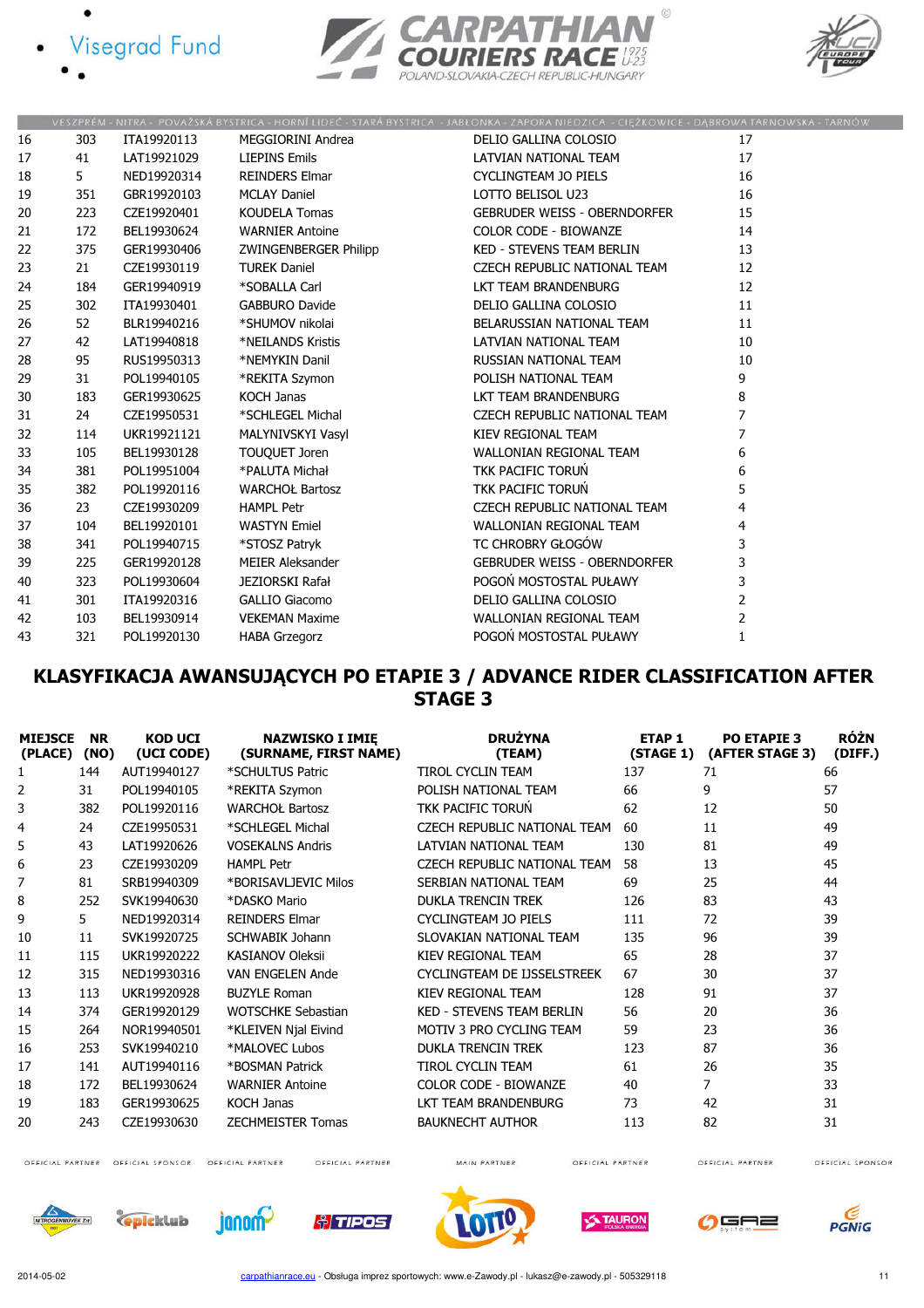- · Visegrad Fund
	-

![](_page_11_Picture_2.jpeg)

![](_page_11_Figure_3.jpeg)

|    |                |             |                             | VESZPREM - NITRA - POVAZSKA BYSTRICA - HORNI LIDEC - STARA BYSTRICA - JABŁONKA - ZAPORA NIEDZICA - CIĘZKOWICE - DĄBROWA TARNOWSKA - TARNOW |     |              |                |
|----|----------------|-------------|-----------------------------|--------------------------------------------------------------------------------------------------------------------------------------------|-----|--------------|----------------|
| 21 | 313            | NED19931004 | <b>KOEDIJK Matthijs</b>     | CYCLINGTEAM DE IJSSELSTREEK                                                                                                                | 132 | 101          | 31             |
| 22 | 132            | HUN19940214 | *KENYERES Abel              | <b>UTENSILNORD</b>                                                                                                                         | 127 | 98           | 29             |
| 23 | 22             | CZE19930823 | <b>CHLUPAC Dominik</b>      | CZECH REPUBLIC NATIONAL TEAM                                                                                                               | 47  | 21           | 26             |
| 24 | 74             | UKR19930909 | SHEVTCHUK Roman             | UKRAINIAN NATIONAL TEAM                                                                                                                    | 109 | 85           | 24             |
| 25 | 354            | NZL19940101 | *MCCORMICK Hayden           | LOTTO BELISOL U23                                                                                                                          | 38  | 17           | 21             |
| 26 | 12             | SVK19950911 | *HARAG Tomas                | SLOVAKIAN NATIONAL TEAM                                                                                                                    | 136 | 116          | 20             |
| 27 | 195            | JPN19930915 | KOISHI Yuma                 | VINI FANTINI - NIPPO - DE ROSA                                                                                                             | 57  | 38           | 19             |
| 28 | 143            | AUT19950304 | *SCHIPFLINGER Florian       | TIROL CYCLIN TEAM                                                                                                                          | 63  | 44           | 19             |
| 29 | 242            | CZE19940803 | *KALOJIROS Tomas            | <b>BAUKNECHT AUTHOR</b>                                                                                                                    | 103 | 84           | 19             |
| 30 | 254            | SVK19920519 | <b>TARAGEL Filip</b>        | <b>DUKLA TRENCIN TREK</b>                                                                                                                  | 105 | 86           | 19             |
| 31 | 133            | HUN19950425 | *LENGYEL Zoltan             | <b>UTENSILNORD</b>                                                                                                                         | 121 | 105          | 16             |
| 32 | 192            | SWE19920831 | <b>MAGNUSSON Kim Anton</b>  | VINI FANTINI - NIPPO - DE ROSA                                                                                                             | 49  | 35           | 14             |
| 33 | 201            | CZE19920731 | FILIP Jakub                 | <b>SKC TUFO PROSTEJOV</b>                                                                                                                  | 102 | 88           | 14             |
| 34 | 322            | POL19920312 | FOLTYN Jakub                | POGOŃ MOSTOSTAL PUŁAWY                                                                                                                     | 51  | 39           | 12             |
| 35 | 261            | NOR19930327 | <b>KRISTOFFERSEN Anders</b> | MOTIV 3 PRO CYCLING TEAM                                                                                                                   | 90  | 78           | 12             |
| 36 | 21             | CZE19930119 | <b>TUREK Daniel</b>         | CZECH REPUBLIC NATIONAL TEAM                                                                                                               | 19  | 8            | 11             |
| 37 | 245            | CZE19920606 | <b>KADUCH Jan</b>           | <b>BAUKNECHT AUTHOR</b>                                                                                                                    | 91  | 80           | 11             |
| 38 | 111            | UKR19921118 | POLIKARPOV Mokhailo         | KIEV REGIONAL TEAM                                                                                                                         | 100 | 89           | 11             |
| 39 | 342            | POL19930212 | ZAJĄC Bartosz               | TC CHROBRY GŁOGÓW                                                                                                                          | 129 | 118          | 11             |
| 40 | $\overline{2}$ | NED19931202 | <b>BOUWMAN Koen</b>         | <b>CYCLINGTEAM JO PIELS</b>                                                                                                                | 13  | 3            | 10             |
| 41 | 174            | BEL19950112 | *KAISE Julien               | <b>COLOR CODE - BIOWANZE</b>                                                                                                               | 29  | 19           | 10             |
| 42 | 53             | BLR19951009 | *STROKAV Vasili             | BELARUSSIAN NATIONAL TEAM                                                                                                                  | 119 | 109          | 10             |
| 43 | 55             | BLR19921119 | <b>PADALIAK Pavel</b>       | BELARUSSIAN NATIONAL TEAM                                                                                                                  | 149 | 139          | 10             |
| 44 | 241            | CZE19920611 | <b>DVORSKY David</b>        | <b>BAUKNECHT AUTHOR</b>                                                                                                                    | 46  | 37           | 9              |
| 45 | 271            | NED19940507 | *BOS Maikel                 | BELKIN DE JONGE RENNER                                                                                                                     | 99  | 90           | 9              |
| 46 | 232            | SVK19930125 | <b>CHALUPCIK Jan</b>        | EPIC JANOM GREENWAY                                                                                                                        | 117 | 108          | 9              |
| 47 | 224            | AUT19920526 | <b>KUEN Maximilian</b>      | <b>GEBRUDER WEISS - OBERNDORFER 39</b>                                                                                                     |     | 31           | 8              |
| 48 | 345            | POL19940602 | *SUCHECKI Krzysztof         | TC CHROBRY GŁOGÓW                                                                                                                          | 64  | 56           | 8              |
| 49 | 34             | POL19940310 | *MICKIEWICZ Tomasz          | POLISH NATIONAL TEAM                                                                                                                       | 107 | 99           | 8              |
| 50 | 152            | POL19931118 | <b>KOTT Konrad</b>          | WIBATECH FUJI ŻORY                                                                                                                         | 120 | 112          | 8              |
| 51 | 92             | RUS19940704 | *STEPANOV Aleksandr         | RUSSIAN NATIONAL TEAM                                                                                                                      | 125 | 117          | 8              |
| 52 | 301            | ITA19920316 | <b>GALLIO Giacomo</b>       | DELIO GALLINA COLOSIO                                                                                                                      | 70  | 63           | 7              |
| 53 | 373            | GER19941228 | *KRETSCHY Florian           | KED - STEVENS TEAM BERLIN                                                                                                                  | 122 | 115          | 7              |
| 54 | 314            | NED19950916 | *COSTER Kevin               | CYCLINGTEAM DE IJSSELSTREEK                                                                                                                | 133 | 126          | 7              |
| 55 | 332            | POL19950217 | *BROŻYNA Piotr              | TELECOM GIMEX                                                                                                                              | 53  | 47           | 6              |
| 56 | 263            | NOR19940206 | *HAKENRUD Anders Lie        | MOTIV 3 PRO CYCLING TEAM                                                                                                                   | 147 | 141          | 6              |
| 57 | 182            | GER19950523 | *BERGER Leon                | LKT TEAM BRANDENBURG                                                                                                                       | 152 | 146          | 6              |
| 58 | 244            | POL19940301 | *KASPERKIEWICZ Przemysław   | <b>BAUKNECHT AUTHOR</b>                                                                                                                    | 9   | 4            | 5              |
| 59 | 371            | GER19930107 | DONATH Felix                | <b>KED - STEVENS TEAM BERLIN</b>                                                                                                           | 50  | 45           | 5              |
| 60 | 194            | AUT19930310 | <b>PAULUS Daniel</b>        | VINI FANTINI - NIPPO - DE ROSA                                                                                                             | 55  | 50           | 5              |
| 61 | 274            | NED19921201 | <b>BAL Tom</b>              | BELKIN DE JONGE RENNER                                                                                                                     | 150 | 145          | 5              |
| 62 | 105            | BEL19930128 | TOUQUET Joren               | WALLONIAN REGIONAL TEAM                                                                                                                    | 21  | 18           | 3              |
| 63 | 102            | BEL19931205 | <b>CONVENS Louis</b>        | WALLONIAN REGIONAL TEAM                                                                                                                    | 36  | 33           | 3              |
| 64 | 303            | ITA19920113 | MEGGIORINI Andrea           | DELIO GALLINA COLOSIO                                                                                                                      | 79  | 76           | 3              |
| 65 | 153            | POL19940608 | *JAROMIN Piotr              | WIBATECH FUJI ŻORY                                                                                                                         | 131 | 128          | 3              |
| 66 | 293            | POL19950218 | *WILGUS Wojciech            | TARNOVIA TARNOWO PODGÓRNE                                                                                                                  | 139 | 136          | 3              |
| 67 | 372            | GER19931228 | <b>BEYER Maximilian</b>     | KED - STEVENS TEAM BERLIN                                                                                                                  | 146 | 143          | 3              |
| 68 | 365            | HUN19930302 | <b>VARGA Peter</b>          | MUGENRACE TEAM PROLOG                                                                                                                      | 151 | 148          | 3              |
| 69 | 154            | POL19951027 | *ROWICKI Wojciech           | WIBATECH FUJI ŻORY                                                                                                                         | 153 | 150          | 3              |
| 70 | 142            | AUT19940404 | *MUHLBERGER Gregor          | TIROL CYCLIN TEAM                                                                                                                          | 3   | $\mathbf{1}$ | $\overline{2}$ |
| 71 | 324            | POL19940421 | *KIETLIŃSKI Wojciech        | POGOŃ MOSTOSTAL PUŁAWY                                                                                                                     | 71  | 69           | $\overline{2}$ |
| 72 | 25             | CZE19930317 | <b>SISR Frantisek</b>       | CZECH REPUBLIC NATIONAL TEAM                                                                                                               | 11  | 10           | 1              |
| 73 | 3              | NED19921114 | VAN RHEE Joey               | CYCLINGTEAM JO PIELS                                                                                                                       | 76  | 75           | 1              |
| 74 | 272            | NED19950703 | *VID BOGAERT Sem            | BELKIN DE JONGE RENNER                                                                                                                     | 138 | 137          | 1              |
| 75 | 71             | UKR19951012 | *GLADYSH Roman              | UKRAINIAN NATIONAL TEAM                                                                                                                    | 145 | 144          | 1              |
|    |                |             |                             |                                                                                                                                            |     |              |                |

OFFICIAL PARTNER OFFICIAL SPONSOR OFFICIAL PARTNER

OFFICIAL PARTNER

MAIN PARTNER OFFICIAL PARTNER OFFICIAL PARTNER

![](_page_11_Picture_10.jpeg)

![](_page_11_Picture_11.jpeg)

![](_page_11_Picture_12.jpeg)

![](_page_11_Picture_13.jpeg)

![](_page_11_Picture_14.jpeg)

![](_page_11_Picture_15.jpeg)

![](_page_11_Picture_16.jpeg)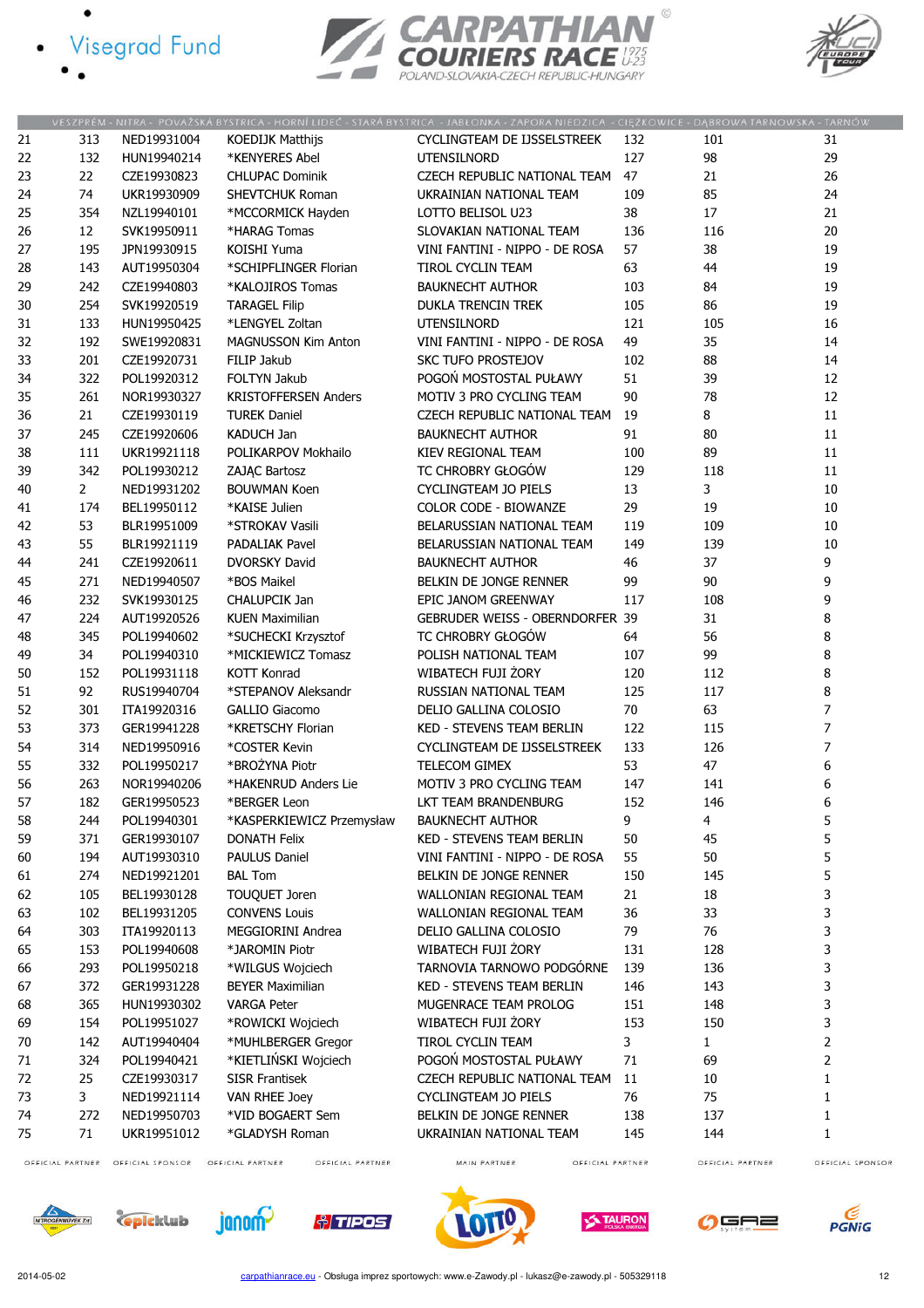![](_page_12_Picture_0.jpeg)

![](_page_12_Picture_1.jpeg)

![](_page_12_Picture_2.jpeg)

.<br>VESZPRÉM - NITRA - POVAŽSKÁ BYSTRICA - HORNÍ LIDEČ - STARÁ BYSTRICA - JABŁONKA - ZAPORA NIEDZICA - CIĘŻKOWICE - DĄBROWA TARNOWSKA - TARNÓW

# KOLEJNOŚĆ POJAZDÓW TECHNICZNYCH NA ETAPIE 4 / ORDER OF TECHNICAL CAR ON STAGE 4

| LP   | <b>KOD UCI</b> | <b>DRUŽYNA</b>                      |
|------|----------------|-------------------------------------|
| (ON) | (UCI CODE)     | (TEAM)                              |
| 1    | tir            | TIROL CYCLIN TEAM                   |
| 2    | <b>VFN</b>     | VINI FANTINI - NIPPO - DE ROSA      |
| 3    | CJP.           | <b>CYCLINGTEAM JO PIELS</b>         |
| 4    | <b>BAU</b>     | <b>BAUKNECHT AUTHOR</b>             |
| 5    | <b>WAL</b>     | <b>WALLONIAN REGIONAL TEAM</b>      |
| 6    | <b>CCB</b>     | <b>COLOR CODE - BIOWANZE</b>        |
| 7    | <b>CZE</b>     | CZECH REPUBLIC NATIONAL TEAM        |
| 8    | <b>POL</b>     | POLISH NATIONAL TEAM                |
| 9    | <b>PAC</b>     | <b>TKK PACIFIC TORUŃ</b>            |
| 10   | <b>CLG</b>     | TC CHROBRY GŁOGÓW                   |
| 11   | GWO            | <b>GEBRUDER WEISS - OBERNDORFER</b> |
| 12   | LBL            | LOTTO BELISOL U23                   |
| 13   | <b>KED</b>     | <b>KED - STEVENS TEAM BERLIN</b>    |
| 14   | LKT            | LKT TEAM BRANDENBURG                |
| 15   | MPC.           | MOTIV 3 PRO CYCLING TEAM            |
| 16   | <b>SRB</b>     | SERBIAN NATIONAL TEAM               |
| 17   | KIV            | KIFV RFGIONAL TFAM                  |
| 18   | IJS            | CYCLINGTEAM DE IJSSELSTREEK         |
| 19   | LAT            | LATVIAN NATIONAL TEAM               |
| 20   | PMP            | POGOŃ MOSTOSTAL PUŁAWY              |
| 21   | DEL            | DELIO GALLINA COLOSIO               |
| 22   | TMG            | <b>TELECOM GIMEX</b>                |
| 23   | rus            | RUSSIAN NATIONAL TEAM               |
| 24   | JAN            | EPIC JANOM GREENWAY                 |
| 25   | SVK            | SLOVAKIAN NATIONAL TEAM             |
| 26   | <b>BLR</b>     | BELARUSSIAN NATIONAL TEAM           |
| 27   | SKC            | <b>SKC TUFO PROSTEJOV</b>           |
| 28   | <b>DUK</b>     | DUKLA TRENCIN TREK                  |
| 29   | UKR            | UKRAINIAN NATIONAL TEAM             |
| 30   | <b>JOR</b>     | <b>BELKIN DE JONGE RENNER</b>       |
| 31   | <b>UNA</b>     | <b>UTENSILNORD</b>                  |
| 32   | <b>TAR</b>     | TARNOVIA TARNOWO PODGÓRNE           |
| 33   | WIB            | <b>WIBATECH FUJI ŻORY</b>           |
| 34   | VCS            | <b>VELO CLUB SOVAC</b>              |
| 35   | <b>MTP</b>     | MUGENRACE TEAM PROLOG               |

OFFICIAL PARTNER OFFICIAL SPONSOR OFFICIAL PARTNER

OFFICIAL PARTNER

MAIN PARTNER

OFFICIAL PARTNER

OFFICIAL PARTNER

OFFICIAL SPONSOR

![](_page_12_Picture_13.jpeg)

**C**picklub

![](_page_12_Picture_15.jpeg)

![](_page_12_Picture_16.jpeg)

![](_page_12_Picture_17.jpeg)

![](_page_12_Picture_18.jpeg)

![](_page_12_Picture_19.jpeg)

![](_page_12_Picture_20.jpeg)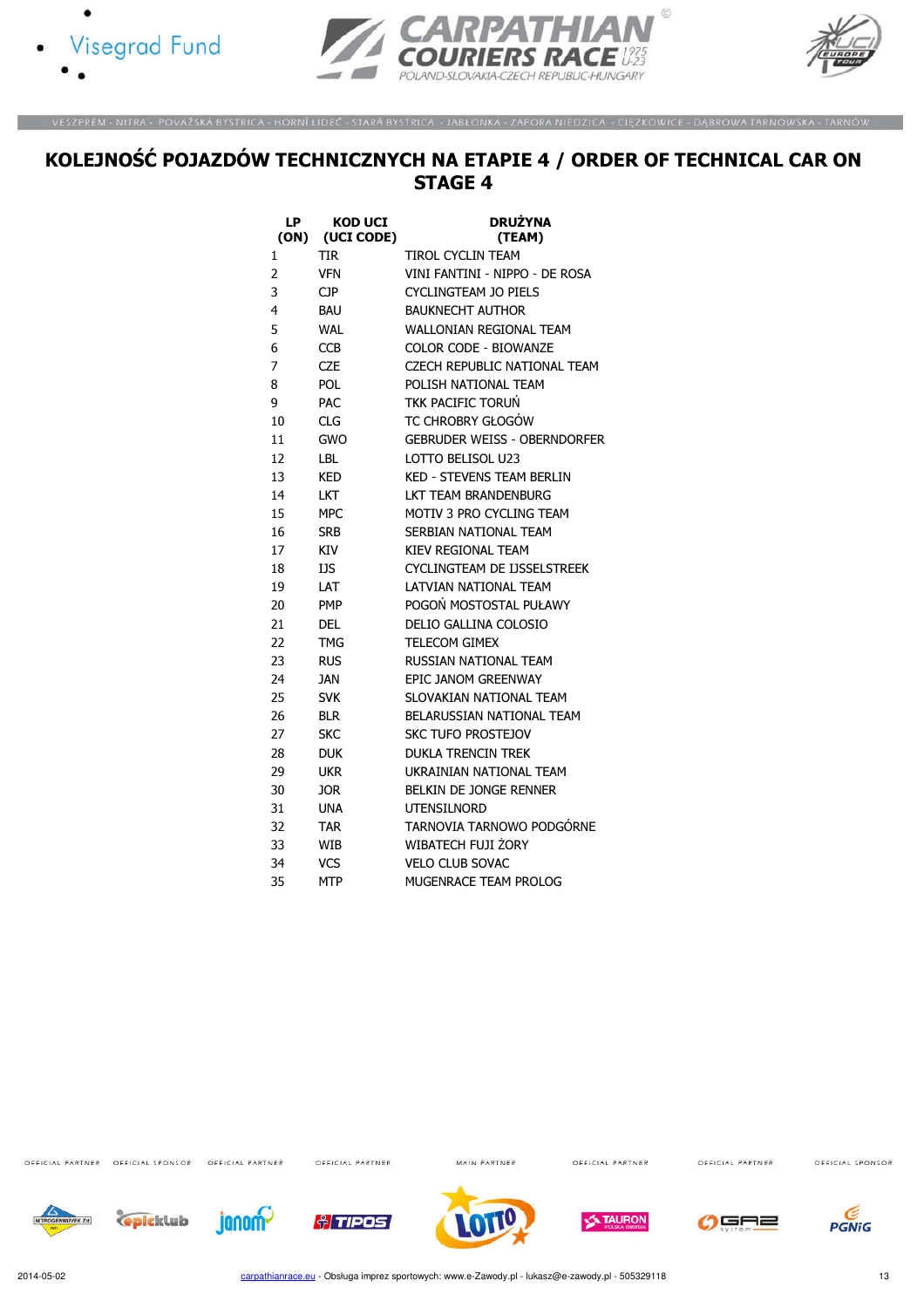![](_page_13_Picture_0.jpeg)

62 KM KAT: 1 Novaky

![](_page_13_Picture_1.jpeg)

![](_page_13_Picture_2.jpeg)

BON/KAR

#### VESZPRÉM - NITRA - POVAŽSKÁ BYSTRICA - HORNÍ LIDEČ - STARÁ BYSTRICA - JABŁONKA - ZAPORA NIEDZICA - CIĘŻKOWICE - DĄBROWA TARNOWSKA - TARNÓW KOMUNIKAT KOMISJI SĘDZIOWSKIEJ / COMMUNIQUE COMMISSARIES PANEL

#### Korekta wyników etapu 2 / Correction to the results of the stage 2:

104 KM KAT: 1 Strazov MIEJSCE NUMER (PLACE) (NUMBER) NAZWISKO I IMIĘ (SURNAME, FIRST NAME) DRUŻYNA (TEAM) **PKT** (POINT) (BON/PEN) 1 105 Joren Touquet 10 WALLONIAN REGIONAL TEAM 3 0 s. 2 31 Szymon Rekita **POLISH NATIONAL TEAM** 2 0 s. 3 344 Michał Kasperek TC CHROBRY GŁOGÓW 1 0 s.

| MIEJSCE NUMER<br>(PLACE) (NUMBER) | <b>NAZWISKO I IMIE</b><br>(SURNAME, FIRST NAME) | <b>DRUŻYNA</b><br>(TEAM)     | <b>PKT</b> | <b>BON/KAR</b><br>(POINT) (BON/PEN) |
|-----------------------------------|-------------------------------------------------|------------------------------|------------|-------------------------------------|
| 251                               | Erik Baska                                      | <b>DUKLA TRENCIN TREK</b>    |            | $-3$ s.                             |
| 171                               | Jerome Kerf                                     | <b>COLOR CODE - BIOWANZE</b> |            | $-2$ s.                             |
| 244                               | Przemysław Kasperkiewicz                        | <b>BAUKNECHT AUTHOR</b>      |            | $-1$ s.                             |
|                                   |                                                 |                              |            |                                     |

| 128 KM KAT: 1 Rajec       |                          |                                                 |                          |            |                                     |  |  |  |
|---------------------------|--------------------------|-------------------------------------------------|--------------------------|------------|-------------------------------------|--|--|--|
| <b>MIEJSCE</b><br>(PLACE) | <b>NUMER</b><br>(NUMBER) | <b>NAZWISKO I IMIE</b><br>(SURNAME, FIRST NAME) | <b>DRUŻYNA</b><br>(TEAM) | <b>PKT</b> | <b>BON/KAR</b><br>(POINT) (BON/PEN) |  |  |  |
|                           | 142                      | Gregor Muhlberger                               | TIROL CYCLIN TEAM        |            | $-3$ s.                             |  |  |  |
| $\mathbf{2}$              | 244                      | Przemysław Kasperkiewicz                        | <b>BAUKNECHT AUTHOR</b>  |            | $-2$ s.                             |  |  |  |
|                           | 33                       | Arkadiusz Owsian                                | POLISH NATIONAL TEAM     |            | $-1$ s.                             |  |  |  |

#### PODZIAŁ KOSZULEK NA ETAPIE / JERSEY HOLDERS ON STAGE

#### Klasyfikacja indywidualna generalna - koszulka żółta Individual general classification - yellow jersey

# **List of**

MUHLBERGER Gregor (142) TIROL CYCLIN TEAM

LOTTO

Klasyfikacja punktowa - koszulka czerwona Classification by places – red jersey

![](_page_13_Picture_13.jpeg)